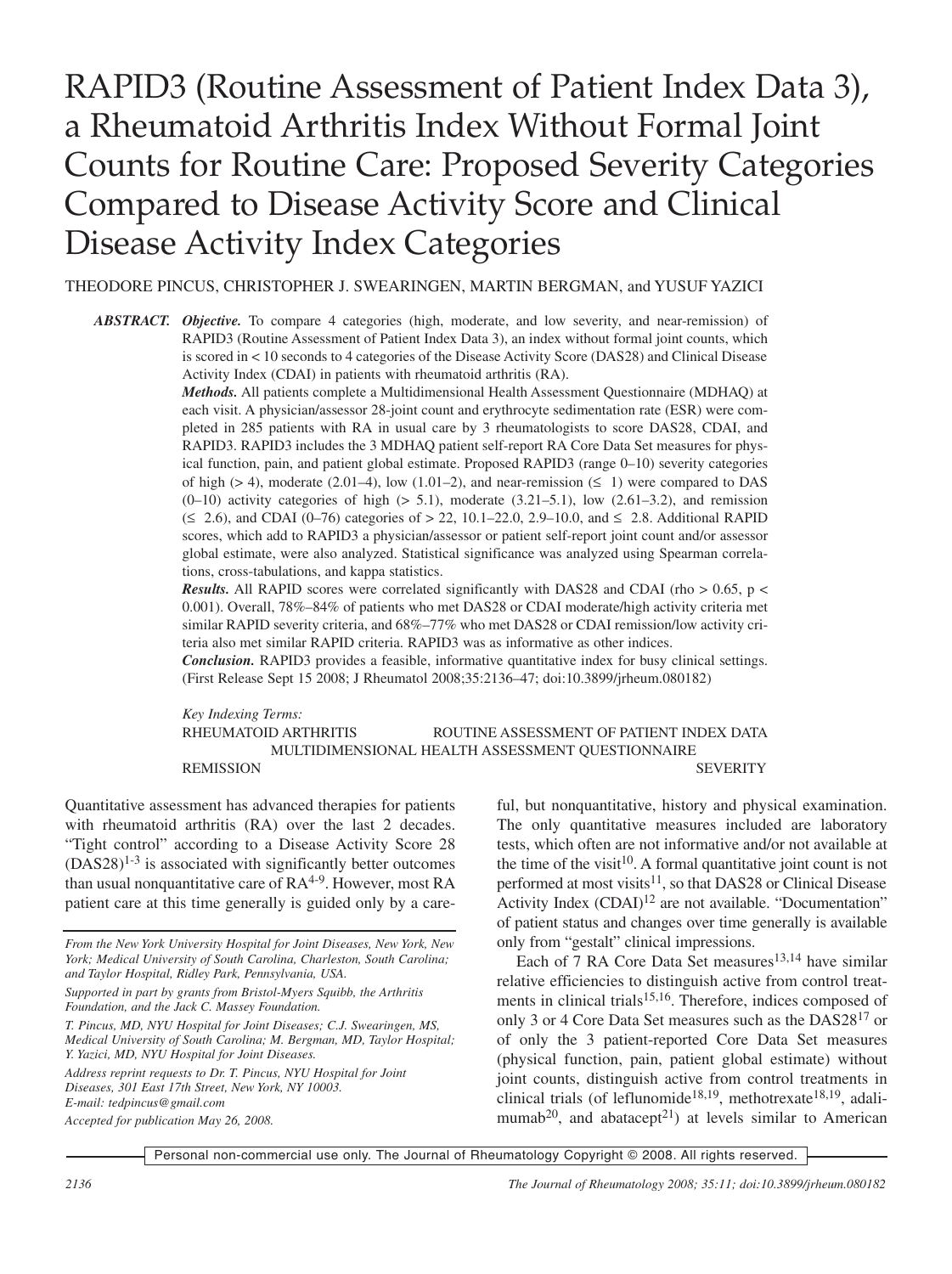College of Rheumatology (ACR) criteria<sup>22</sup> and to one another. Scores on the "patient-only" indices are correlated significantly with DAS28 in these clinical trials $18-21$  as well as in clinical settings $23$ .

One "patient-only" index, termed the "routine assessment of patient index data 3" (RAPID3), can be scored in fewer than 10 seconds on a multidimensional Health Assessment Questionnaire (MDHAQ) $^{24,25}$  (Figure 1), compared to about 42 seconds for a standard HAQ, and 90 seconds for a quantitative 28-joint count<sup>26</sup>. The MDHAQ can be completed by most patients in 5–10 minutes prior to seeing a rheumatologist, so that a RAPID3 score is available at the time the patient is seen. A RAPID3 score could provide a pragmatic quantitative index for a rheumatologist to assess, monitor, and document patient status in a busy clinical setting.

We compared proposed categories of high, moderate, and low severity and near-remission for RAPID3 to categories for high, moderate, and low activity and remission for DAS28<sup>3,27</sup> and CDAI<sup>28,29</sup> in 285 patients with RA seen by 3 rheumatologists in usual clinical care. We also analyzed additional RAPID scores, which included a joint count by a physician/assessor or by patient self-report<sup>30</sup> and/or a physician global estimate, to assess whether inclusion of these data might provide a substantially more informative index than RAPID3.

#### **MATERIALS AND METHODS**

*Patients.* Patients were studied from 3 rheumatology clinical settings of MB, TP, and YY. Patients were seen by MB in a private-practice setting established in 1987, by TP in an academic setting since 1980, and by YY in both private practice and academic settings since 2001. Each patient (with any diagnosis) seen by these rheumatologists completes a version of an MDHAQ24,25 at each visit. In addition, 100 consecutive patients with RA at each setting were assessed in usual care according to a "standard protocol to evaluate  $RA$ " (SPERA)<sup>31</sup>, which also includes a 28-joint count, laboratory tests, and further clinical assessments of RA (see below).

Patients signed consent for de-identified results to be sent anonymously to a data center at Vanderbilt University (Nashville, Tennessee); data from Vanderbilt University patients were de-identified for this study. The study was approved by the Institutional Review Board for the Protection of Human Subjects at Vanderbilt University, and at the other settings. The 3 settings are the US participants in the international QUEstionnaire in STandard clinical care of RA (QUEST-RA) program<sup>32</sup>.

*MDHAQ questionnaire*. The MDHAQ (Figure 1)<sup>24,25</sup> is a 2-sided, singlesheet instrument, adapted from the standard  $HAQ^{33}$ , designed to facilitate review and scoring by a health professional in a busy clinical setting. Patients complete the MDHAQ while waiting to see the physician, so that scores are available for physician review at the time the patient is seen. Many versions have been developed in response to clinical observations and requests of rheumatologists; all versions are at least 80% identical.

Version R783 of the MDHAQ includes 5 scales on Page 1 (Figure 1A) to assess physical function, psychological distress, pain, patient global estimate, and a self-report joint count on a RA Disease Activity Index (RADAI)30,34. Thirteen items (1a–1m) are queried for 4 responses: without any difficulty  $(= 0)$ , with some difficulty  $(= 1)$ , with much difficulty  $(= 2)$ , and unable to do  $(= 3)$ , as on the HAQ<sup>33</sup>. The first 10 items  $(1a-1j)$  are activities, 8 identical to the HAQ, one from each of the 8 HAQ categories, reported as a modified HAQ (MHAQ) in 1983<sup>35</sup>, as well as 2 complex activities, "walk 2 miles or 3 kilometers" and "participate in recreation and sports as you would like," added in  $1995^{24,25}$ . The 10 activities are scored without a calculator or computer, as a physical function (FN) score of 0–30, which may be recoded as 0–10 using a scoring template on Page 1. Three items (1k–1m) concerning sleep, anxiety, and depression have been found to be informative in patient care in the standard HAQ format<sup>24</sup>, but are not scored formally.

The MDHAQ pain and global estimate VAS format is a 10-cm horizontal line format or 21 numbered circles. [At the time of these studies, the 10 cm horizontal line was used, but the 21-circle VAS is now used by each of the authors<sup>36</sup>.] The RADAI self-report joint count<sup>30,34</sup> is scored as  $0-48$ ; the raw 0–48 score may be recoded to 0–10 using a scoring template on Page 1. Boxes printed on the right side are included for the physician to record scores for pain, global estimate, and RADAI.

Page 2 of the MDHAQ (Figure 1B), the reverse side, includes a review of systems symptom checklist, scales for morning stiffness, change in status, exercise, fatigue VAS, recent medical history, and demographic data. All analyses in this report are derived from the scales on Page 1.

*RAPID3 scores.* RAPID3 scores are designed for usual clinical care, although they also may be useful for clinical research. The 3 Core Data Set measures on the MDHAQ, for function (FN), pain (PN), and patient global estimate (PTGL), are each scored 0–10 and recorded on the MDHAQ. The raw total score of 0–30 may be recoded to 0–10 using a scoring template at the bottom of Page 1. RAPID3 is mathematically identical to a patient activity score  $(PAS)^{23}$ . RAPID3 on the MDHAQ can be computed in about 10 seconds or  $less^{26}$ .

*Other RAPID scores.* Other RAPID scores that add further measures to RAPID3 were developed and analyzed to assess whether additional measures by a physician/assessor or patient might provide a substantially more informative index than RAPID3. Each index is labeled with a number after "RAPID" indicating the number of included measures, followed by abbreviations of these measures (Table 1).

RAPID4MDJC (Table 1) adds to RAPID3 a standard 28 swollen and tender joint count<sup>37</sup> performed by a physician/assessor, based on a rationale that this joint count is the most specific<sup>38</sup> and most highly valued<sup>39</sup> measure to assess patients with RA. To calculate RAPID4MDJC, the 28 joint count is scored 0–54 (0–28 tender joints; 0–26 swollen joints, not including the shoulder), recoded to a 0–10 scale using division by 5.4, then added to RAPID3 for a total of 0–40.

RAPID4PTJC (Table 1) adds to RAPID3 a RADAI self-report joint count 30, based on a rationale that a formal quantitative joint count is not performed at most RA patient visits<sup>11</sup>, and a RADAI self-report joint count is correlated significantly with a physician/assessor joint count<sup>30</sup>. As noted, the RADAI is scored 0–48, and recoded to a 0–10 scale using a scoring template on the MDHAQ. A raw RAPID4MDJC or RAPID4PTJC 0–40 scores may be divided by 4 to give an adjusted 0–10 score, using a template at the bottom of Page 1 (Figure  $1)^{26}$ .

RAPID5 (Table 1) adds to RAPID4PTJC a physician/assessor global estimate, based on a rationale to include in an index the measure with the highest relative efficiency in most clinical trials<sup>15,40</sup>, physician/assessor estimate of global status, as well as a joint count measure. The RAPID5 0–50 raw score may be divided by 5 to give an adjusted 0–10 score using a template at the bottom of Page 1 of the MDHAQ (Figure 1), computed in about 20 seconds $26$ .

Each of 2 to 5 measures included in a RAPID score is weighted equally on a 0–10 scale, in contrast to ACR improvement criteria<sup>22</sup>, DAS28<sup>3</sup>, and CDAI28, in which joint-count data are weighted more heavily than other Core Set measures. Adjustment of all RAPID scores to 0–10 facilitates simple comparisons of all indices to one another and to DAS28 and CDAI. In usual care, RAPID3 may be scored 0–30, for further simplicity.

Other RAPID scores — such as RAPID2, which includes only a physician and a patient global estimate; RAPID4 versions that include RAPID3 plus a swollen joint count, tender joint count or physician global estimate; and RAPID5, with a physician joint count — were also computed. However, results were quite similar to RAPID3, RAPID4PTJC, RAPID4MDJC, and RAPID5, and are not presented in this report.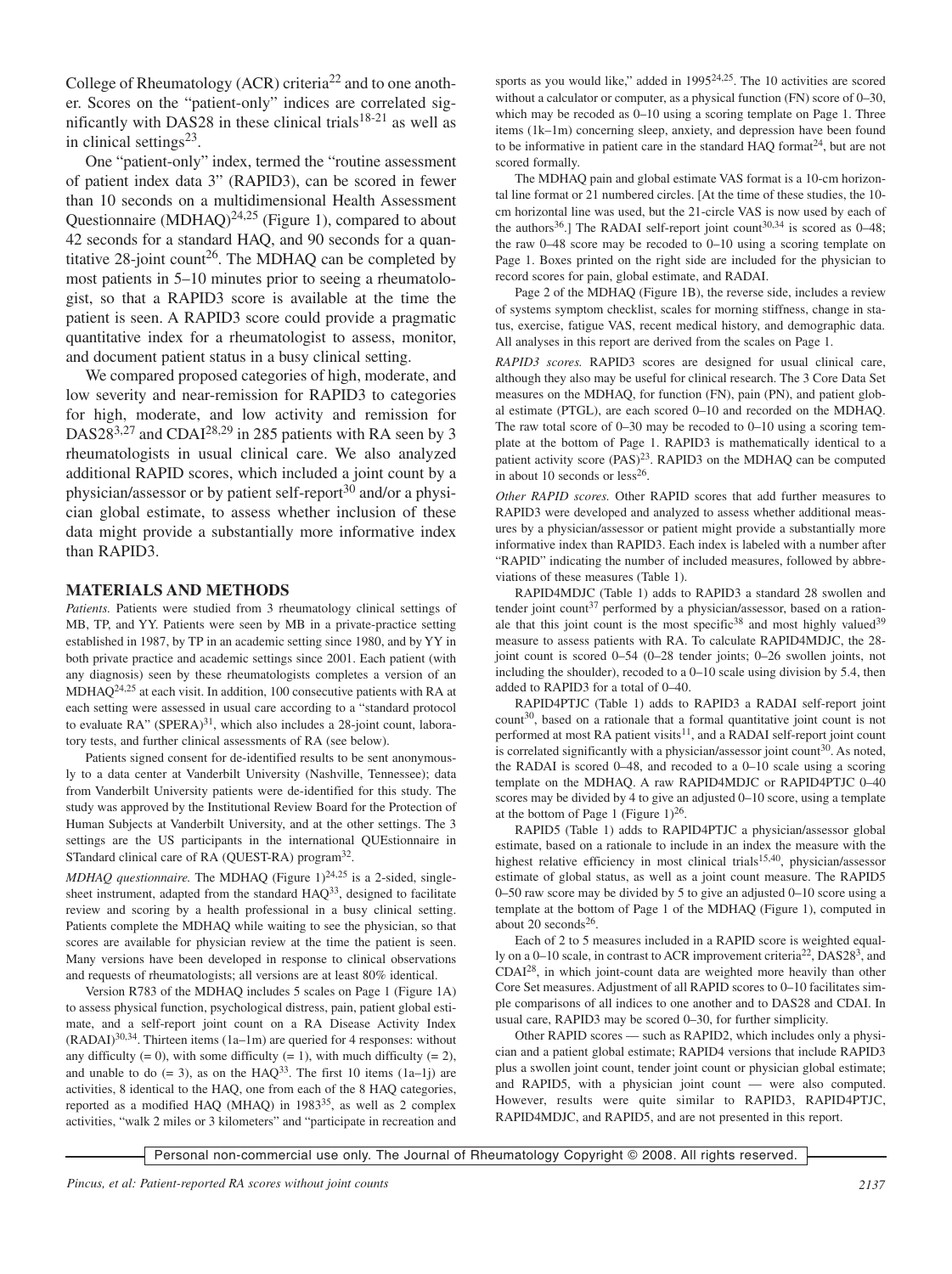# Multi-Dimensional Health Assessment Questionnaire (R783-NP2)

This questionnaire includes information not available from blood tests, X-rays, or any source other than you. Please try to answer each question, even if you do not think it is related to you at this time. Try to you. Please try to answer each question, even if you do not think it is related to you at this time. Try to complete as much as you can yourself, but if you need help, please ask. There are no right or wrong<br>answers. Pleas answers. Please answer exactly as you think or feel. Thank you.

| 1. Please check $(\sqrt{})$ the ONE best answer for your abilities at this time:                                                                                                                                                           |          |          |                      |             |                                                                                                                                                                                                                                                                                                  |             |                                  |                  |                  | $1.9$ FN (0-10)                                      |
|--------------------------------------------------------------------------------------------------------------------------------------------------------------------------------------------------------------------------------------------|----------|----------|----------------------|-------------|--------------------------------------------------------------------------------------------------------------------------------------------------------------------------------------------------------------------------------------------------------------------------------------------------|-------------|----------------------------------|------------------|------------------|------------------------------------------------------|
|                                                                                                                                                                                                                                            |          |          |                      |             | Without                                                                                                                                                                                                                                                                                          | With        | With                             |                  | <b>UNABLE</b>    |                                                      |
| <b>OVER THE LAST WEEK, were you able to:</b>                                                                                                                                                                                               |          |          |                      |             | ANY                                                                                                                                                                                                                                                                                              | <b>SOME</b> | <b>MUCH</b>                      |                  | To Do            |                                                      |
|                                                                                                                                                                                                                                            |          |          |                      |             | Difficulty                                                                                                                                                                                                                                                                                       | Difficulty  | Difficulty                       |                  |                  | $16 - 53$<br>$1 - 0.3$                               |
| a. Dress yourself, including tying shoelaces and<br>doing buttons?                                                                                                                                                                         |          |          |                      |             |                                                                                                                                                                                                                                                                                                  |             |                                  |                  |                  | $2 - 0.7$<br>$17 - 5.7$<br>$3 - 10$<br>$18 - 6.0$    |
|                                                                                                                                                                                                                                            |          |          |                      |             | 0                                                                                                                                                                                                                                                                                                | 1           |                                  | 2                | 3                | $4 - 1.3$<br>$19 - 63$<br>$5 - 17$<br>$20 - 6.7$     |
| b. Get in and out of bed?                                                                                                                                                                                                                  |          |          |                      |             | 0                                                                                                                                                                                                                                                                                                | 1           |                                  | 2                | 3                | $21 - 7.0$<br>$6 - 2.0$                              |
| c. Lift a full cup or glass to your mouth?                                                                                                                                                                                                 |          |          |                      |             | 0                                                                                                                                                                                                                                                                                                | 1           |                                  | 2                | 3                | $7 + 2.3$<br>$22 - 7.3$<br>$8 - 2.7$<br>$23 + 7.7$   |
| d. Walk outdoors on flat ground?                                                                                                                                                                                                           |          |          |                      |             | 0                                                                                                                                                                                                                                                                                                | 1           |                                  | 2                | 3                | $9 - 30$<br>$24 - 8.0$<br>$10 - 3.3$<br>$25 - 8.3$   |
| e. Wash and dry your entire body?                                                                                                                                                                                                          |          |          |                      |             | 0                                                                                                                                                                                                                                                                                                | 1           |                                  | 2                | 3                | $11 - 3.7$<br>$26 - 8.7$                             |
| f. Bend down to pick up clothing from the floor?                                                                                                                                                                                           |          |          |                      |             | 0                                                                                                                                                                                                                                                                                                | 1           |                                  | 2                | 3                | $12 - 4.0$<br>27.90<br>$13 - 4.3$<br>28:9.3          |
| g. Turn regular faucets on and off?                                                                                                                                                                                                        |          |          |                      |             | 0                                                                                                                                                                                                                                                                                                | 1           |                                  | 2                | 3                | 14:4.7.<br>$29 - 9.7$<br>$15 - 5.0$<br>$30 - 10$     |
| h. Get in and out of a car, bus, train, or airplane?<br>i. Walk two miles or three kilometers, if you wish?                                                                                                                                |          |          |                      |             | 0                                                                                                                                                                                                                                                                                                | 1           |                                  | $\overline{c}$   | 3                | 2.PN (0-10)                                          |
| j. Participate in recreational activities and sports                                                                                                                                                                                       |          |          |                      |             | 0                                                                                                                                                                                                                                                                                                | 1           |                                  | 2                | 3                |                                                      |
| as you would like, if you wish?                                                                                                                                                                                                            |          |          |                      |             | 0                                                                                                                                                                                                                                                                                                | 1           |                                  | $\overline{2}$   | 3                |                                                      |
| k. Get a good night's sleep?                                                                                                                                                                                                               |          |          |                      |             | 0                                                                                                                                                                                                                                                                                                | 1.1         |                                  | $\overline{2.2}$ | $3.\overline{3}$ | 4.PTGL (0-10)                                        |
| I. Deal with feelings of anxiety or being nervous?                                                                                                                                                                                         |          |          |                      |             | 0                                                                                                                                                                                                                                                                                                | 1.1         |                                  | 2.2              | 3.3              |                                                      |
| m.Deal with feelings of depression or feeling blue?                                                                                                                                                                                        |          |          |                      |             | 0                                                                                                                                                                                                                                                                                                | 1.1         |                                  | 2.2              | 3.3              |                                                      |
|                                                                                                                                                                                                                                            |          |          |                      |             |                                                                                                                                                                                                                                                                                                  |             |                                  |                  |                  |                                                      |
|                                                                                                                                                                                                                                            |          |          |                      |             | 2. How much pain have you had because of your condition OVER THE PAST WEEK?                                                                                                                                                                                                                      |             |                                  |                  |                  | RAPID 3 (0-30)                                       |
|                                                                                                                                                                                                                                            |          |          |                      |             | Please indicate below how severe your pain has been:                                                                                                                                                                                                                                             |             |                                  |                  |                  |                                                      |
| <b>NO</b>                                                                                                                                                                                                                                  |          |          |                      |             | 0000000000000000000000PAIN AS BAD AS                                                                                                                                                                                                                                                             |             |                                  |                  |                  |                                                      |
| PAIN 0                                                                                                                                                                                                                                     |          |          |                      |             | 0.5 1.0 1.5 2.0 2.5 3.0 3.5 4.0 4.5 5.0 5.5 6.0 6.5 7.0 7.5 8.0 8.5 9.0 9.5 10 IT COULD BE                                                                                                                                                                                                       |             |                                  |                  |                  | 3.apPTJT(0-10)                                       |
|                                                                                                                                                                                                                                            |          |          |                      |             |                                                                                                                                                                                                                                                                                                  |             |                                  |                  |                  |                                                      |
|                                                                                                                                                                                                                                            |          |          |                      |             |                                                                                                                                                                                                                                                                                                  |             |                                  |                  |                  |                                                      |
|                                                                                                                                                                                                                                            |          |          |                      |             | 3. Please place a check $(\sqrt{})$ in the appropriate spot to indicate the amount of pain you                                                                                                                                                                                                   |             |                                  |                  |                  |                                                      |
|                                                                                                                                                                                                                                            |          |          |                      |             | are having today in each of the joint areas listed below:                                                                                                                                                                                                                                        |             |                                  |                  |                  | $1 - 0.2$<br>$25 - 5.2$                              |
|                                                                                                                                                                                                                                            | None     |          | Mild Moderate Severe |             |                                                                                                                                                                                                                                                                                                  | None        | Mild                             | Moderate Severe  |                  | $2 - 0.4$<br>2605.4<br>$3 - 0.6$<br>$27 - 56$        |
|                                                                                                                                                                                                                                            | $\Box$ 0 | $\Box$ 1 | $\square$ 2          | $\square$ 3 | <b>I.RIGHT FINGERS</b>                                                                                                                                                                                                                                                                           | $\Box$ 0    | $\Box$ 1                         | $\square$ 2      | $\square$ 3      | 4:0.8<br>$28 - 5.8$<br>5/1.0                         |
|                                                                                                                                                                                                                                            | □ 0      | $\Box$ 1 | $\square$ 2          | $\square$ 3 |                                                                                                                                                                                                                                                                                                  | $\Box$ 0    | $\Box$ 1                         | $\square$ 2      | $\square$ 3      | 29.60<br>$6 - 1.3$<br>$30 - 63$                      |
|                                                                                                                                                                                                                                            |          |          |                      |             | <b>j.RIGHT WRIST</b>                                                                                                                                                                                                                                                                             |             |                                  |                  |                  | $7 - 1.5$<br>31-64<br>$8 - 1.7$<br>$32 - 6.7$        |
|                                                                                                                                                                                                                                            | $\Box$ 0 | $\Box$ 1 | $\square$ 2          | $\square$ 3 | <b>k.RIGHT ELBOW</b>                                                                                                                                                                                                                                                                             | $\Box$ 0    | $\Box$ 1                         | $\Box$ 2         | $\square$ 3      | $9 - 1.9$<br>$33 - 6.9$                              |
|                                                                                                                                                                                                                                            |          | $\Box$ 1 | $\square$ 2          | $\square$ 3 | <b>I.RIGHT SHOULDER</b>                                                                                                                                                                                                                                                                          | $\Box$ 0    | $\Box$ 1                         | $\square$ 2      | $\square$ 3      | $10 - 2.1$<br>$34 - 7.1$<br>$35 - 7.3$<br>$11 - 2.3$ |
|                                                                                                                                                                                                                                            | $\Box$ 0 | $\Box$ 1 | $\square$ 2          | $\square$ 3 | m.RIGHT HIP                                                                                                                                                                                                                                                                                      | $\Box$ 0    | $\Box$ 1                         | $\square$ 2      | $\square$ 3      | $12 - 23$<br>3647.5<br>17.7.7                        |
| a.LEFT FINGERS<br><b>b.LEFT WRIST</b><br><b>C.LEFT ELBOW</b><br>d.LEFT SHOULDER C 0<br>e.LEFT HIP<br><b>f.LEFT KNEE</b>                                                                                                                    | $\Box$ 0 | $\Box$ 1 | $\square$ 2          | $\square$ 3 | n.RIGHT KNEE                                                                                                                                                                                                                                                                                     | $\Box$ 0    | $\square$ 1                      | $\square$ 2      | $\square$ 3      | $13 - 2.7$<br>$14 - 2.9$<br>38-7.9                   |
|                                                                                                                                                                                                                                            | □ 0      | $\Box$ 1 | $\square$ 2          | $\square$ 3 | <b><i>O.RIGHT ANKLE</i></b>                                                                                                                                                                                                                                                                      | $\Box$ 0    | $\Box$ 1                         | $\square$ 2      | $\square$ 3      | 15+3.3<br>39-8.1<br>$16 - 33$<br>40.83               |
|                                                                                                                                                                                                                                            | □ 0      | $\Box$ 1 | $\square$ 2          | $\square$ 3 | p.RIGHT TOES                                                                                                                                                                                                                                                                                     | $\Box$ 0    | $\Box$ 1                         | $\square$ 2      | $\square$ 3      | $17 - 3.5$<br>$41 - 8.5$                             |
|                                                                                                                                                                                                                                            | ΰö       | ΰï       | Ü2                   | Ü3          | r.BACK                                                                                                                                                                                                                                                                                           | $\Box$ 0    | ΰï                               | Ö <sub>2</sub>   | Ö3               | $18 - 3.8$<br>$42 - 8.8$<br>$19 - 4.0$<br>43-9.0     |
|                                                                                                                                                                                                                                            |          |          |                      |             |                                                                                                                                                                                                                                                                                                  |             |                                  |                  |                  | $20 - 4.2$<br>44-92                                  |
|                                                                                                                                                                                                                                            |          |          |                      |             | 4. Considering all the ways in which illness and health conditions may affect you at this                                                                                                                                                                                                        |             |                                  |                  |                  | $21 - 4.4$<br>45-9.4<br>$22 - 4.6$<br>46-9.6         |
|                                                                                                                                                                                                                                            |          |          |                      |             | time, please indicate below how you are doing:                                                                                                                                                                                                                                                   |             |                                  |                  |                  | $23 - 48$ $47 - 9.8$<br>$24 - 5.0$ $48 - 10$         |
| <b>VERY</b><br>O                                                                                                                                                                                                                           |          |          |                      |             | 0 0 0 0 0 0 0 0 0 0 0 0 0 0 0 0 0 0 0 0                                                                                                                                                                                                                                                          |             |                                  | <b>VERY</b>      |                  | <b>RAPID 4 (0-40)</b>                                |
| WELL<br>o                                                                                                                                                                                                                                  |          |          |                      |             |                                                                                                                                                                                                                                                                                                  |             |                                  |                  | <b>POORLY</b>    |                                                      |
|                                                                                                                                                                                                                                            |          |          |                      |             | 0.5 1.0 1.5 2.0 2.5 3.0 3.5 4.0 4.5 5.0 5.5 6.0 6.5 7.0 7.5 8.0 8.5 9.0 9.5 10                                                                                                                                                                                                                   |             |                                  |                  |                  |                                                      |
| <b>G.LEFT ANKLE</b><br><b>h.LEFT TOES</b><br><b>Q.NECK</b>                                                                                                                                                                                 |          |          |                      |             | Please turn to the other side<br>RAPID 3 (0-10) RAPID 4                                                                                                                                                                                                                                          |             |                                  |                  | RAPID 4 (0-10)   |                                                      |
|                                                                                                                                                                                                                                            |          |          |                      |             | NR: 1=0.3, 2=0.5, 3=0.8, 4=1.0                                                                                                                                                                                                                                                                   |             | $LS: 5=1.3, 6=1.5, 7=1.8, 8=2.0$ |                  |                  | MDGLOBAL(0-10))                                      |
|                                                                                                                                                                                                                                            |          |          |                      |             |                                                                                                                                                                                                                                                                                                  |             |                                  |                  |                  |                                                      |
| For Office Use Only: RAPID 3<br>NR: 1=0.3, 2=0.7, 3=1.0 LS: 4=1.3, 5=1.7, 6=2.0<br>NS: 7=2.3, 8=2.7, 9=3.0, 10=3.3, 11=3.7, 12=4.0<br>NS: 13=4.3, 14=4.7, 15=5.0, 16=5.3, 17=5.7,18=6.0,<br>19=6.3, 26=8.7, 21=7.0, 22=7.3, 23=7.7, 24=8.0 |          |          |                      |             | WS: 9-2.3, 10-2.5, 11-2.8, 12-3.0, 13-3.3, 14-3.5, 15-3.8, 16-4.0<br>WS: 9-2.3, 10-2.5, 11-2.8, 12-3.0, 13-3.3, 12-3.5, 15-3.8, 16-4.0<br>25-6.3, 26-6.5, 27-6.8, 28-7.0, 29-7.3, 30-7.5, 31-7.8, 32-6.0,<br>33-8.1, 34-8.5, 35-8.7, 36                                                          |             |                                  |                  |                  |                                                      |
| <b>RAPID 5</b><br>$(0-10)$                                                                                                                                                                                                                 |          |          |                      |             | NR: 1=0.2, 2=0.4, 3=0.6, 4=0.8 5=1.0 LS: 6=1.2, 7=1.4, 8=1.6, 9=1.8, 10=2.0,<br>MS:11=2.2, 12=2.4, 13=2.6, 14=2.8, 15=3.0, 16=3.2, 17=3.4, 18=3.6, 19=3.8, 20=4.0<br>HS: 21=4.2, 22=4.4, 23=4.6, 24=4.8, 25=5.0, 26=5.2, 27=5.4, 28=5.6, 29=5.8, 30=6.0, 31=6.2, 32=6.4, 33=6.6, 34=6.8, 35=7.0, |             |                                  |                  |                  | RAPID 5 (0-50)                                       |

*Figure 1A.* Multidimensional Health Assessment Questionnaire (MDHAQ), Version R783. The front page (A) includes 5 scales to assess physical function, psychological distress, pain, patient global estimate, and a self-report joint count on a RA Disease Activity Index (RADAI)30,34. The 10 physical function activities (items  $1a-1j$ ) are each scored 0, 1, 2, or 3 (as with the HAQ), for a total of 0–30; the raw 0–30 score is recoded as 0–10 using a scoring template on the right side of the page. A brief psychological distress scale of 3 queries concerning sleep, anxiety, and depression (items 1k–1m) is given below the 10 activities; these queries may be informative to the rheumatologist in patient care, but are not scored formally. Scoring templates for pain, self-report joint count, and patient global estimate measures are also available on the right side of the page, and for RAPID indices at the bottom of the page. RAPID3 includes the 3 RA Core Data Set patient self-report measures: physical function, pain, and patient global estimate of status. RAPID4PTJC adds to RAPID3 a RADAI joint count, and RAPID5 adds to RAPID4PTJC a physician global estimate of patient status. Reprinted with permission: Health Report Services.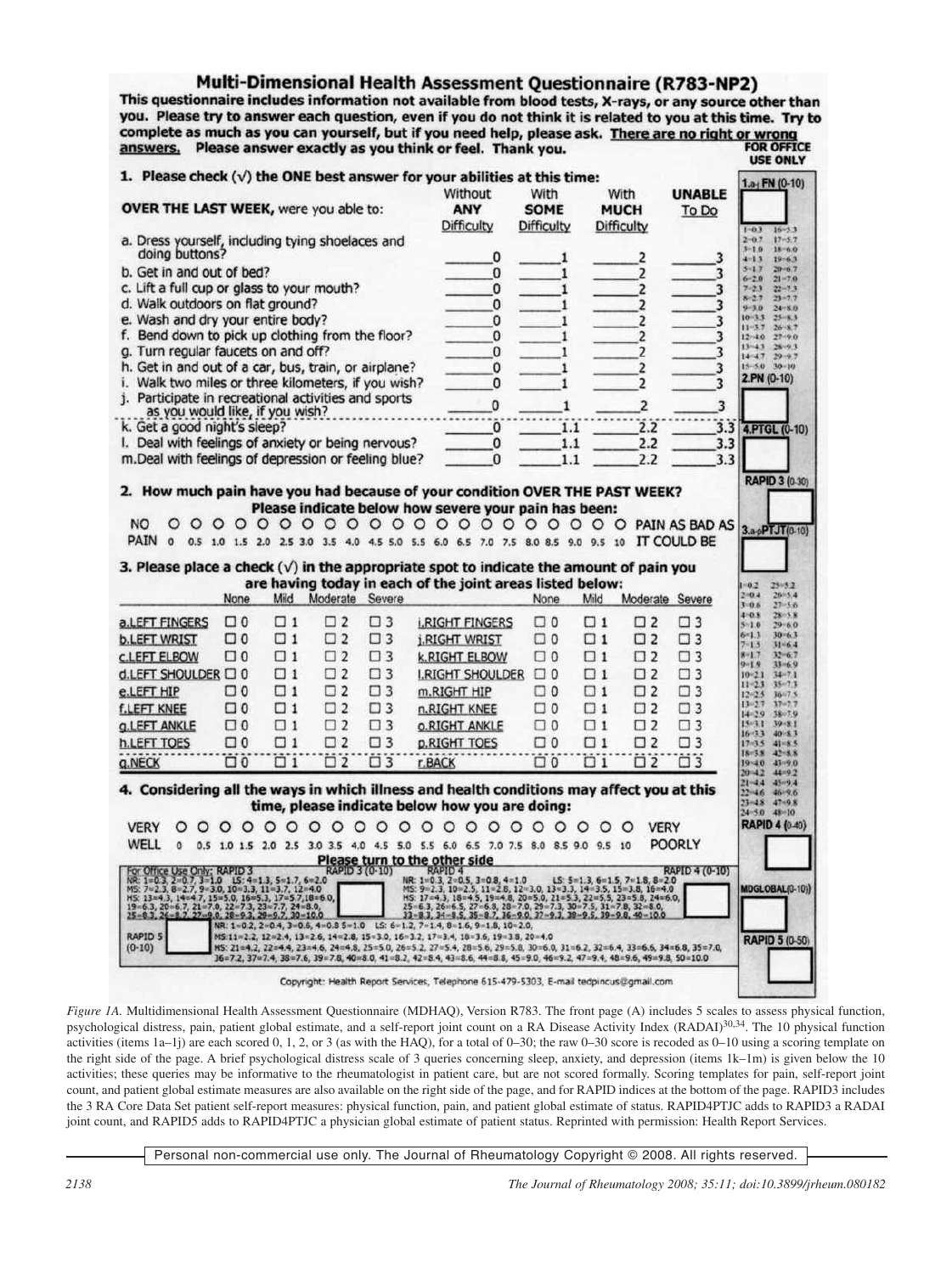| Fever                                                                                                                                                                                                                                                                                                                                    |                                  | 5. Please check $(v')$ if you have experienced any of the following over the last month: |                                                        |                                                                                                                        |                 |
|------------------------------------------------------------------------------------------------------------------------------------------------------------------------------------------------------------------------------------------------------------------------------------------------------------------------------------------|----------------------------------|------------------------------------------------------------------------------------------|--------------------------------------------------------|------------------------------------------------------------------------------------------------------------------------|-----------------|
|                                                                                                                                                                                                                                                                                                                                          | Lump in your throat              |                                                                                          |                                                        | Paralysis of arms or legs                                                                                              | <b>USE ONLY</b> |
| Weight gain (>10 lbs)                                                                                                                                                                                                                                                                                                                    | Cough                            |                                                                                          |                                                        | Numbness or tingling of arms or legs                                                                                   |                 |
| Weight loss (<10 lbs)                                                                                                                                                                                                                                                                                                                    | Shortness of breath              |                                                                                          | Fainting spells                                        |                                                                                                                        | <b>5.ROS</b>    |
| Feeling sickly                                                                                                                                                                                                                                                                                                                           | Wheezing<br>Pain in the chest    |                                                                                          | Swelling of hands                                      |                                                                                                                        |                 |
| Headaches                                                                                                                                                                                                                                                                                                                                |                                  |                                                                                          | Swelling of ankles                                     |                                                                                                                        |                 |
| Unusual fatigue                                                                                                                                                                                                                                                                                                                          | Heart pounding (palpitations)    |                                                                                          |                                                        | Swelling in other joints                                                                                               |                 |
| Swollen glands                                                                                                                                                                                                                                                                                                                           | Trouble swallowing               |                                                                                          | Joint pain                                             |                                                                                                                        |                 |
| Loss of appetite<br>Skin rash or hives                                                                                                                                                                                                                                                                                                   | Heartburn or stomach gas         |                                                                                          | Back pain                                              |                                                                                                                        | <b>6. AM</b>    |
| Unusual bruising or bleeding                                                                                                                                                                                                                                                                                                             | Stomach pain or cramps<br>Nausea |                                                                                          | Neck pain                                              | Use of drugs not sold in stores                                                                                        |                 |
|                                                                                                                                                                                                                                                                                                                                          |                                  |                                                                                          |                                                        |                                                                                                                        |                 |
| Other skin problems                                                                                                                                                                                                                                                                                                                      | Vomiting<br>Constipation         |                                                                                          | Smoking cigarettes                                     |                                                                                                                        |                 |
| Loss of hair                                                                                                                                                                                                                                                                                                                             | Diarrhea                         |                                                                                          |                                                        | More than 2 alcoholic drinks per day                                                                                   |                 |
| Dry eyes                                                                                                                                                                                                                                                                                                                                 |                                  |                                                                                          |                                                        | Depression - feeling blue                                                                                              | 7.CHG           |
| Other eye problems                                                                                                                                                                                                                                                                                                                       | Dark or bloody stools            |                                                                                          |                                                        | Anxiety - feeling nervous                                                                                              |                 |
| Problems with hearing                                                                                                                                                                                                                                                                                                                    | Problems with urination          |                                                                                          |                                                        | Problems with thinking                                                                                                 |                 |
| Ringing in the ears                                                                                                                                                                                                                                                                                                                      | Gynecological (female) problems  |                                                                                          |                                                        | Problems with memory                                                                                                   |                 |
| Stuffy nose                                                                                                                                                                                                                                                                                                                              | <b>Dizziness</b>                 |                                                                                          |                                                        | Problems with sleeping                                                                                                 | <b>8. EX</b>    |
| Sores in the mouth                                                                                                                                                                                                                                                                                                                       | Losing your balance              |                                                                                          | Sexual problems                                        |                                                                                                                        |                 |
| Dry mouth                                                                                                                                                                                                                                                                                                                                | Muscle pain, aches, or cramps    |                                                                                          | Burning in sex organs                                  |                                                                                                                        |                 |
| Problems with smell or taste                                                                                                                                                                                                                                                                                                             | Muscle weakness                  |                                                                                          |                                                        | Problems with social activities                                                                                        |                 |
| 6. When you awakened in the morning OVER THE LAST WEEK, did you feel stiff? ONo OYes<br>If "No," please go to Item 7. If "Yes," please indicate the number of minutes<br>until you are as limber as you will be for the day.                                                                                                             |                                  |                                                                                          |                                                        | , or hours                                                                                                             | 9. FT           |
|                                                                                                                                                                                                                                                                                                                                          |                                  |                                                                                          |                                                        |                                                                                                                        |                 |
| 7. How do you feel TODAY compared to ONE WEEK AGO? Please check (v) only one.                                                                                                                                                                                                                                                            |                                  |                                                                                          |                                                        |                                                                                                                        |                 |
| Much Better $\square$ (1), Better $\square$ (2), the Same $\square$ (3), Worse $\square$ (4), Much Worse $\square$ (5) than one week ago                                                                                                                                                                                                 |                                  |                                                                                          |                                                        |                                                                                                                        | 10.HX           |
| 9. How much of a problem has UNUSUAL fatigue or tiredness been for you OVER THE PAST WEEK?<br><b>FATIGUE IS</b>                                                                                                                                                                                                                          | $0000000000000000000000$         |                                                                                          |                                                        | (2) $\Box$ Do not exercise regularly (0) $\Box$ Cannot exercise due to disability/ handicap (9)<br><b>FATIGUE IS A</b> |                 |
| NO PROBLEM                                                                                                                                                                                                                                                                                                                               |                                  |                                                                                          |                                                        | 0 0.5 1.0 1.5 2.0 2.5 3.0 3.5 4.0 4.5 5.0 5.5 6.0 6.5 7.0 7.5 8.0 8.5 9.0 9.5 10 MAJOR PROBLEM                         |                 |
| 10. Over the last 6 months have you had: [Please check $(\sqrt{})$ ]                                                                                                                                                                                                                                                                     |                                  |                                                                                          |                                                        |                                                                                                                        |                 |
|                                                                                                                                                                                                                                                                                                                                          |                                  |                                                                                          |                                                        |                                                                                                                        |                 |
| <b>CINO CIYes</b> An operation                                                                                                                                                                                                                                                                                                           |                                  |                                                                                          |                                                        | CINO CIYes Change(s) of arthritis drugs or other drugs                                                                 |                 |
| CINO CIYes Inpatient hospitalization                                                                                                                                                                                                                                                                                                     |                                  |                                                                                          | $\square$ No $\square$ Yes $Change(s)$ of address      |                                                                                                                        |                 |
| CINO CIYes A new illness, accident or trauma                                                                                                                                                                                                                                                                                             |                                  |                                                                                          | $\square$ No $\square$ Yes Change(s) of marital status |                                                                                                                        |                 |
| CINO CIYes An important new symptom                                                                                                                                                                                                                                                                                                      |                                  |                                                                                          |                                                        | CINO CIYes Change job or work duties, quit work, retired                                                               |                 |
| $\square$ No $\square$ Yes Side effect(s) of any drug                                                                                                                                                                                                                                                                                    |                                  |                                                                                          |                                                        | CINO CIYes Change of medical insurance, Medicare, etc.                                                                 |                 |
| DNo DYes Smoke cigarettes regularly                                                                                                                                                                                                                                                                                                      |                                  |                                                                                          |                                                        | CINO CIYes Change of primary care or other doctor                                                                      |                 |
| Please explain any "Yes" answer below, or indicate any other health matter that affects you:                                                                                                                                                                                                                                             |                                  |                                                                                          |                                                        |                                                                                                                        |                 |
|                                                                                                                                                                                                                                                                                                                                          |                                  |                                                                                          |                                                        |                                                                                                                        |                 |
|                                                                                                                                                                                                                                                                                                                                          |                                  |                                                                                          |                                                        |                                                                                                                        |                 |
| SEX: D Female, D Male ETHNIC GROUP: D Asian, D Black, D Hispanic, D White, D Other                                                                                                                                                                                                                                                       |                                  |                                                                                          |                                                        |                                                                                                                        |                 |
|                                                                                                                                                                                                                                                                                                                                          |                                  | $\mathbf{1}$                                                                             | $\mathbf{2}$<br>3                                      | 4 5 6 7 8 9 10                                                                                                         |                 |
| Your Occupation Please circle the number of years of school you have completed:<br>Work Status: $\square$ Full-time, $\square$ Part-time, $\square$ Disabled                                                                                                                                                                             |                                  |                                                                                          |                                                        |                                                                                                                        |                 |
| □ Homemaker, □ Self-Employed, □Retired,                                                                                                                                                                                                                                                                                                  |                                  |                                                                                          |                                                        | 11 12 13 14 15 16 17 18 19 20                                                                                          |                 |
| $\square$ Seeking work, $\square$ Other                                                                                                                                                                                                                                                                                                  |                                  |                                                                                          |                                                        | Please write your weight: _____ lbs. height: _____ inches                                                              |                 |
|                                                                                                                                                                                                                                                                                                                                          |                                  |                                                                                          |                                                        |                                                                                                                        |                 |
| <b>The Vour Name Contract of Birth Contract of Birth Contract of Birth Contract of Birth Contract of Birth Contract of Birth Contract of Birth Contract of Birth Contract of Birth Contract of Birth Contract of Birth Contract </b><br>Page 2 of 2 Thank you for completing this questionnaire to help keep track of your medical care. |                                  |                                                                                          |                                                        |                                                                                                                        | <b>R783NP2</b>  |

Copyright: Health Report Services, Telephone 615-479-5303, E-mail tedpincus@gmail.com

*Figure 1B.* The reverse side (B) includes a review of systems, morning stiffness, change in status, exercise activity, fatigue VAS, recent medical history, and demographic data. This information is not included in RAPID scores, but provides useful data for clinical care. Reprinted with permission: Health Report Services.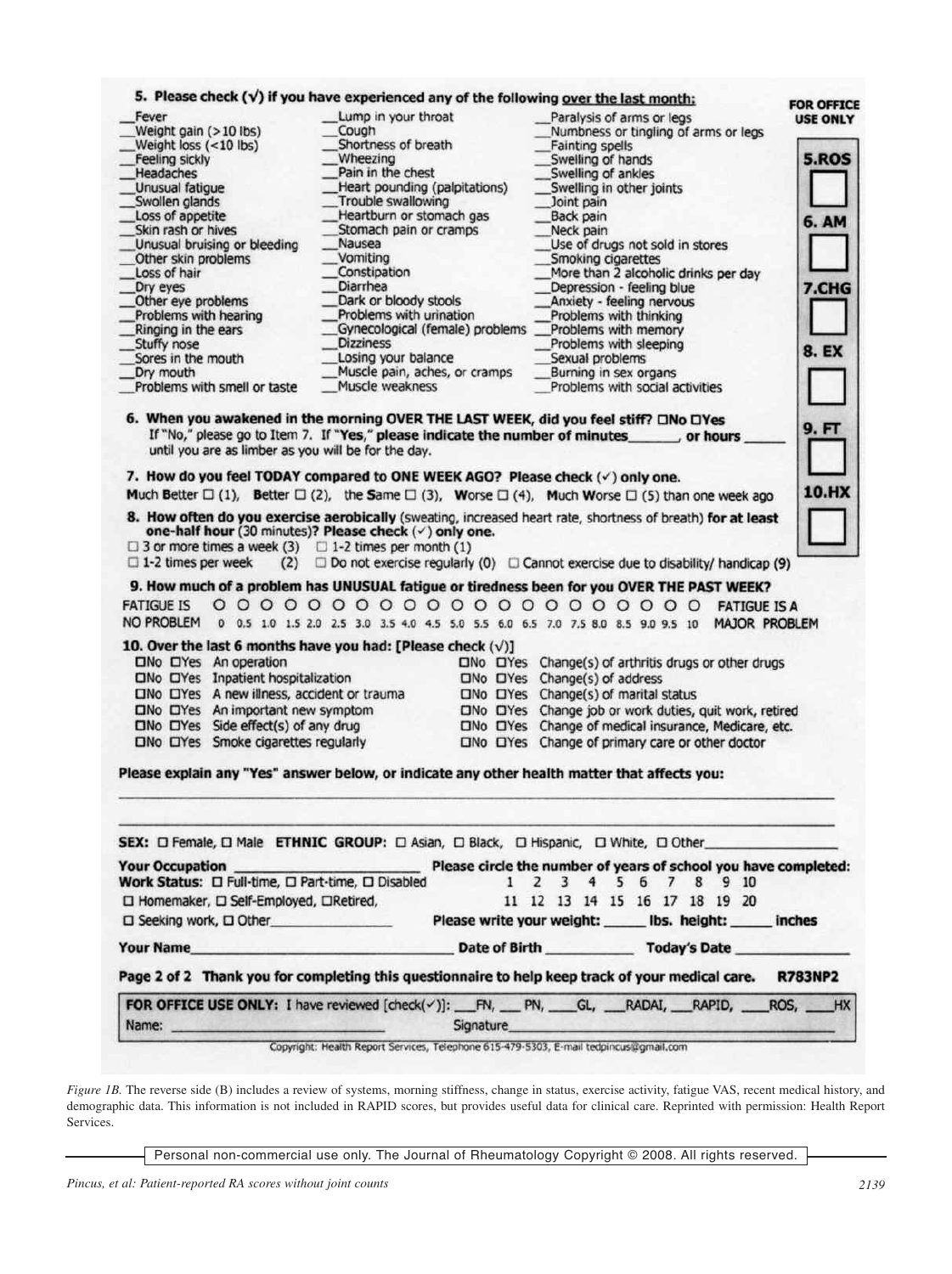*Table 1.* Composition of Routine Assessment of Patient Index Data (RAPID) indices.

| Measure                                                        | DAS <sub>28</sub> | <b>CDAI</b> | RAPID <sub>3</sub>   | <b>RAPID</b><br>4PTJC | <b>RAPID</b><br>4MDJC | RAPID <sub>5</sub>   |
|----------------------------------------------------------------|-------------------|-------------|----------------------|-----------------------|-----------------------|----------------------|
| Number of measures included<br>Physical function               |                   | 4           |                      |                       |                       |                      |
| Pain<br>Patient global estimate<br>MD/Assessor global estimate |                   |             |                      |                       |                       |                      |
| Tender joint count (MD)<br>Swollen joint count (MD)            |                   |             |                      |                       |                       |                      |
| Patient joint count (RADAI)<br>ESR/CRP                         |                   |             |                      |                       |                       |                      |
| Scale - raw score<br>Scale — adjusted score                    | $0 - 10$          | $0 - 76$    | $0 - 30$<br>$0 - 10$ | $0 - 40$<br>$0 - 10$  | $0 - 40$<br>$0 - 10$  | $0 - 50$<br>$0 - 10$ |

MD: physician; RADAI: Rheumatoid Arthritis Disease Activity Index; ESR: erythrocyte sedimentation rate; CRP: C-reactive protein.

*DAS28 and CDAI.* DAS28<sup>3</sup> includes 4 measures: 28 swollen joint count, 28 tender joint count, ESR, and patient global estimate, and is scored 0–10 using a DAS calculator (also available at the DAS website: http://www.dasscore.nl/www.das-score.nl/). The CDAI<sup>12,28</sup> includes 4 measures, 3 identical to DAS28, substituting a physician/assessor global estimate for ESR. The CDAI is scored as a simple 0–76 total: 0–28 for 2 joint counts, and 0–10 for 2 global estimates. Four DAS28 activity categories<sup>27</sup> are:  $> 5.1$  = high,  $3.21 - 5.1$  = moderate,  $2.61 - 3.2$  = low, and  $\leq 2.6$  = remission. The corresponding CDAI categories<sup>29</sup> are  $> 22$  = high, 10.1–22.0 = moderate,  $2.9-10.0 =$  low, and  $\leq 2.8$  = remission. Proposed severity (rather than activity) categories for RAPID3 are:  $> 4 =$  high, 2.01–4 = moderate, 1.01–2 = low, and  $\leq 1$  = near-remission, on an adjusted 0–10 scale. On an unadjusted 0–30 scale, the severity categories are defined as  $> 12$  = high,  $6.01-12$  = moderate,  $3.01-6 =$  lower, and  $\leq 3 =$  near-remission. These cutpoints were selected on the basis of clinical experience of the senior author over 20 years<sup>41</sup> and analyses of adalimumab<sup>42</sup> and abatacept<sup>21</sup> clinical trial data.

*Statistical analyses.* The SPERA protocol was completed in 318 patients in the 3 clinical settings. One or more measures were missing in 33 patients (10.4%), primarily ESR and self-report of RADAI joint count. Analyses were conducted only in the 285 patients for whom complete data were available for all included measures and indices.

All data were entered into a Microsoft Access database, which had been developed for management of longitudinal studies<sup>31</sup>, and SPERA data in the cross-sectional, multinational QUEST-RA protocol<sup>32</sup>. The data were transferred to SAS® V9.2 (SAS, Cary, NC, USA) for statistical analyses. Demographic measures, clinical measures, RA Core Data Set measures, indices, and therapies in the 3 settings were compared using analysis of variance for continuous variables, and chi-square analysis for discontinuous variables. Spearman rank-nonparametric correlation coefficients were computed to compare individual Core Data Set measures, duration of disease, DAS28, CDAI, and various RAPID scores. Cross-tabulations were computed to compare 4 DAS28 and CDAI categories of high disease activity  $(DAS = 5.1 - 10; CDAI = 22 - 78)$ , moderate activity  $(DAS = 3.2 - 5.1; CDAI$  $= 10.1 - 22$ ), low activity (DAS = 2.61–3.2; CDAI = 3.81–10), and remission  $(DAS = 0-2.6; CDAI = 0-28)$  to the 4 proposed RAPID categories of high severity (4.01–10), moderate severity (2.01–4.0), low severity (1.01–2.0), and near-remission  $(0-1.0)$ . Statistical significance of the level of agreement of the different scales was evaluated using chi-square, kappa, and weighted kappa statistics.

#### **RESULTS**

*Patients.* The 285 patients included 88, 119, and 78 from 3 different clinical settings who had complete data available (Table 2). The mean age was 57.4 years, 73% were female, 68.4% Caucasian, 18.6% African American, and 6.7% Hispanic. The mean duration of disease was 4.9, 8.2, and 14.0 years in practices established in 2001, 1987, and 1980, respectively. One practice included 50% African American patients and 23% Hispanic patients, who were a small minority in the other practices.

Among RA Core Data Set measures, mean patient questionnaire scores for function, pain, and global estimate did not differ significantly in the 3 practices, yielding mean RAPID3 scores of 2.9 (means of 2.7, 2.8, and 3.3 in the 3 practices). Overall mean swollen joint count was 3.7, tender joint count 3.5, physician global estimate 2.0, and ESR 23.4. Some differences were statistically significant, but clinically plausible, explained by lower swollen joint counts, lower physician global estimate, and higher ESR in one setting, and lower tender joint counts in another setting.

The mean DAS28 score of 3.4 differed statistically across the 3 settings, reflecting lower tender joint counts in one setting; no significant differences were seen between CDAI or RAPID scores. The overall mean DAS28 of 3.4, CDAI of 10.6, and RAPID3 of 2.9 are only slightly above the cutpoints for "low activity" or "low severity" in these 3 practices, in which an aggressive approach to control inflammation as completely as possible is pursued, although 17% of patients had high disease activity by DAS28 or CDAI (see below).

Overall, 61.8% of the patients were treated with prednisone, 72.3% with weekly low-dose methotrexate, and 28.4% with biological agents. In one practice, prednisone was taken by most patients, but with a mean dose of 4 mg per day, on a longterm basis $43$ . The data concerning these 285 patients appear to reflect a relatively typical population of patients with RA in the US, although variation was seen in many variables across the 3 settings, as seen in multicenter clinical trials.

*Spearman correlations of DAS28, CDAI, and RAPID scores.*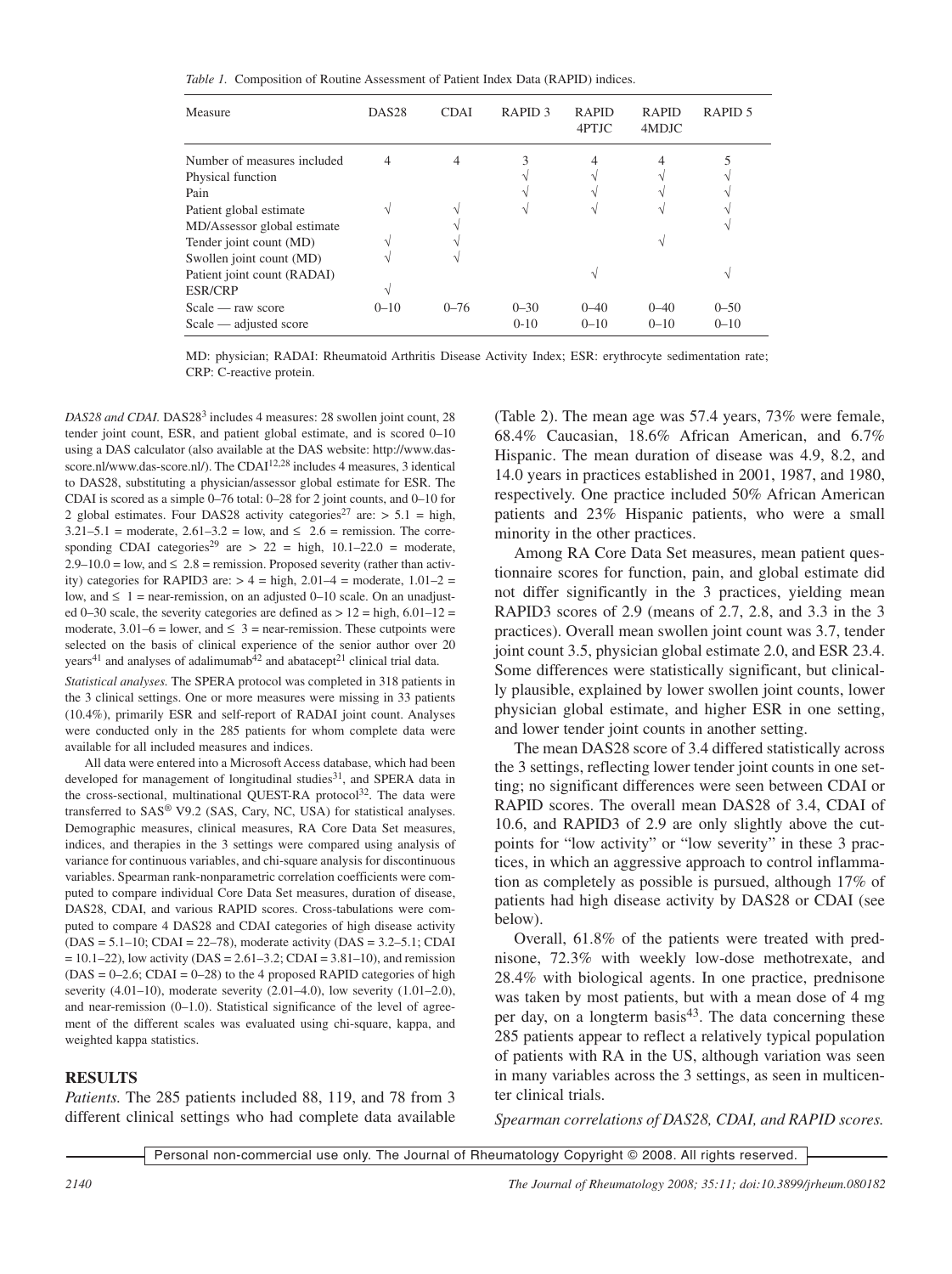|                                                          | <b>MB</b>  | TP             | YY         | <b>All Patients</b> | p           |
|----------------------------------------------------------|------------|----------------|------------|---------------------|-------------|
| N                                                        | 88         | 119            | 78         | 285                 |             |
| Age, yrs                                                 | 56.2(15.6) | 58.5 (14.5)    | 57.1(13.5) | 57.4 (14.6)         | 0.536       |
| Duration, yrs                                            | 8.2(6.8)   | 14.0(10.1)     | 4.9(6.0)   | 9.7(9.0)            | < 0.001     |
| Education, yrs                                           | 13.6(2.1)  | 13.8(2.9)      | 13.4(4.0)  | 13.6(3.0)           | 0.604       |
| Female*                                                  | 62(70.5)   | 82 (68.9)      | 64(82.1)   | 208 (73.0)          | $0.076**$   |
| Race                                                     |            |                |            |                     | $< 0.001**$ |
| Caucasian*                                               | 68 (77.3)  | 113 (95.0)     | 14(17.9)   | 195 (68.4)          |             |
| African American*                                        | 10(11.4)   | 4(3.4)         | 39(50.0)   | 53 (18.6)           |             |
| Hispanic*                                                | 1(1.1)     | $\overline{0}$ | 18(23.1)   | 19(6.7)             |             |
| RA Core Data Set measures<br>Physician/assessor measures |            |                |            |                     |             |
| Swollen 28 joint count                                   | 4(4.4)     | 4.3(3.9)       | 2.4(3.8)   | 3.7(4.1)            | 0.004       |
| Tender 28 joint count                                    | 1.5(3.3)   | 4.4(6)         | 4.3(4.8)   | 3.5(5.2)            | < 0.001     |
| Physician global estimate VAS                            | 2.3(1.8)   | 2.1(1.1)       | 1.6(1.4)   | 2.0(1.4)            | 0.003       |
| Laboratory measure                                       |            |                |            |                     |             |
| Erythrocyte sedimentation rate                           | 18.9(22)   | 20.9(18.5)     | 32.3(33.2) | 23.4(24.9)          | < 0.001     |
| Patient measures                                         |            |                |            |                     |             |
| Function                                                 | 2.0(1.8)   | 2.2(1.9)       | 2.3(2.0)   | 2.1(1.9)            | 0.551       |
| Pain VAS                                                 | 3.2(2.6)   | 3.3(2.6)       | 4.0(2.9)   | 3.5(2.7)            | 0.104       |
| Patient global estimate VAS                              | 2.8(2.4)   | 2.9(2.4)       | 3.6(2.7)   | 3.1(2.5)            | 0.074       |
| Clinical indices                                         |            |                |            |                     |             |
| DAS <sub>28</sub>                                        | 2.7(1.6)   | 3.6(1.5)       | 3.7(1.7)   | 3.4(1.7)            | < 0.001     |
| <b>CDAI</b>                                              | 10.7(9.6)  | 13.7(10.8)     | 11.9(11.1) | 12.3(10.6)          | 0.127       |
| RAPID3                                                   | 2.7(2.1)   | 2.8(2.1)       | 3.3(2.4)   | 2.9(2.2)            | 0.130       |
| RAPID4PTJC                                               | 2.4(1.9)   | 2.6(2)         | 3.1(2.2)   | 2.7(2)              | 0.180       |
| RAPID4MDJC                                               | 2.3(1.7)   | 2.5(1.8)       | 2.8(2)     | 2.5(1.8)            | 0.064       |
| RAPID5                                                   | 2.4(1.8)   | 2.5(1.7)       | 2.8(2)     | 2.5(1.8)            | 0.282       |
| Treatment                                                |            |                |            |                     |             |
| Prednisone*                                              | 39(44.3)   | 108 (90.8)     | 29 (37.2)  | 176(61.8)           | $< 0.001**$ |
| Methotrexate*                                            | 62(70.5)   | 95 (79.8)      | 49(62.8)   | 206 (72.3)          | $0.030**$   |
| Biologic agents* <sup>†</sup>                            | 29(33.0)   | 37(31.1)       | 15(19.2)   | 81 (28.4)           | $0.103**$   |

*Table 2.* Demographic, RA Core Data Set, indices, and medication data in 285 patients seen by 3 rheumatologists (MB, TP, YY) by setting. Values are mean (standard deviation) unless otherwise indicated.

\* Values are reported as number of patients (percentage of total patients in column). Significance of differences between sites; \*\* p values for discontinuous variables were calculated by chi-square; all other p values (continuous variables) were calculated by analysis of variance (ANOVA). † Biologic agents include adalimumab, etanercept, and infliximab. VAS: visual analog scale.

Among the 285 patients with complete data, DAS28 was correlated significantly with RAPID3 (rho =  $0.66$ ,  $p < 0.001$ ; Table 3) and with other RAPID scores (rho =  $0.65-0.73$ , p < 0.001; Table 3). CDAI was also correlated significantly with RAPID3, at somewhat higher levels than DAS28 (rho = 0.74, p < 0.001; Table 3), as well as with all other RAPID scores (rho =  $0.74 - 0.83$ ,  $p < 0.001$ ; Table 3). As expected,

*Table 3.* Spearman correlation coefficients for DAS28, CDAI, and all RAPID indices in 285 patients in 3 clinical settings.

|                    | DAS <sub>28</sub> | <b>CDAI</b> | RAPID <sub>3</sub> | <b>RAPID</b><br>4PTJC | <b>RAPID</b><br>4MDJC |
|--------------------|-------------------|-------------|--------------------|-----------------------|-----------------------|
| <b>CDAI</b>        | 0.844             |             |                    |                       |                       |
| RAPID <sub>3</sub> | 0.658             | 0.742       |                    |                       |                       |
| RAPID4PTJC         | 0.654             | 0.748       | 0.989              |                       |                       |
| RAPID4MDJC         | 0.731             | 0.828       | 0.988              |                       |                       |
| RAPID <sub>5</sub> | 0.692             | 0.805       | 0.981              | 0.991                 | 0.985                 |

p < 0.001 for all comparisons.

the highest correlation was seen between DAS28 and CDAI  $rho = 0.84$ , weighted kappa = 0.60, p < 0.001), as 3 of the 4 measures in the DAS and CDAI (swollen joint count, tender joint count, patient global estimate) are identical. RAPID4MDJC, which includes 2 measures in common with DAS28 and CDAI (tender joint count, patient global estimate), was correlated at higher levels with DAS28 and CDAI than RAPID3, which includes only one measure found on the DAS28 and CDAI (patient global estimate). Nonetheless, RAPID3 was correlated significantly (at levels almost as high as RAPID scores with more common measures) with DAS28 and CDAI. The correlation of RAPID3 with DAS28 (rho =  $0.66$ ) is greater than the correlation of  $CRP$  with ESR (rho = 0.51) or of any Core Data Set measure with duration of disease (all rho < 0.16).

*Four categories of DAS28, CDAI, and RAPID3 scores.* Among the 285 patients, 50 (17%) met DAS28 criteria for high activity  $(5.1)$ , compared to 90 (32%) with moderate activity (3.3–5.1), 40 (14%) with low activity (2.7–3.2), and

Personal non-commercial use only. The Journal of Rheumatology Copyright © 2008. All rights reserved.

*Pincus, et al: Patient-reported RA scores without joint counts 2141*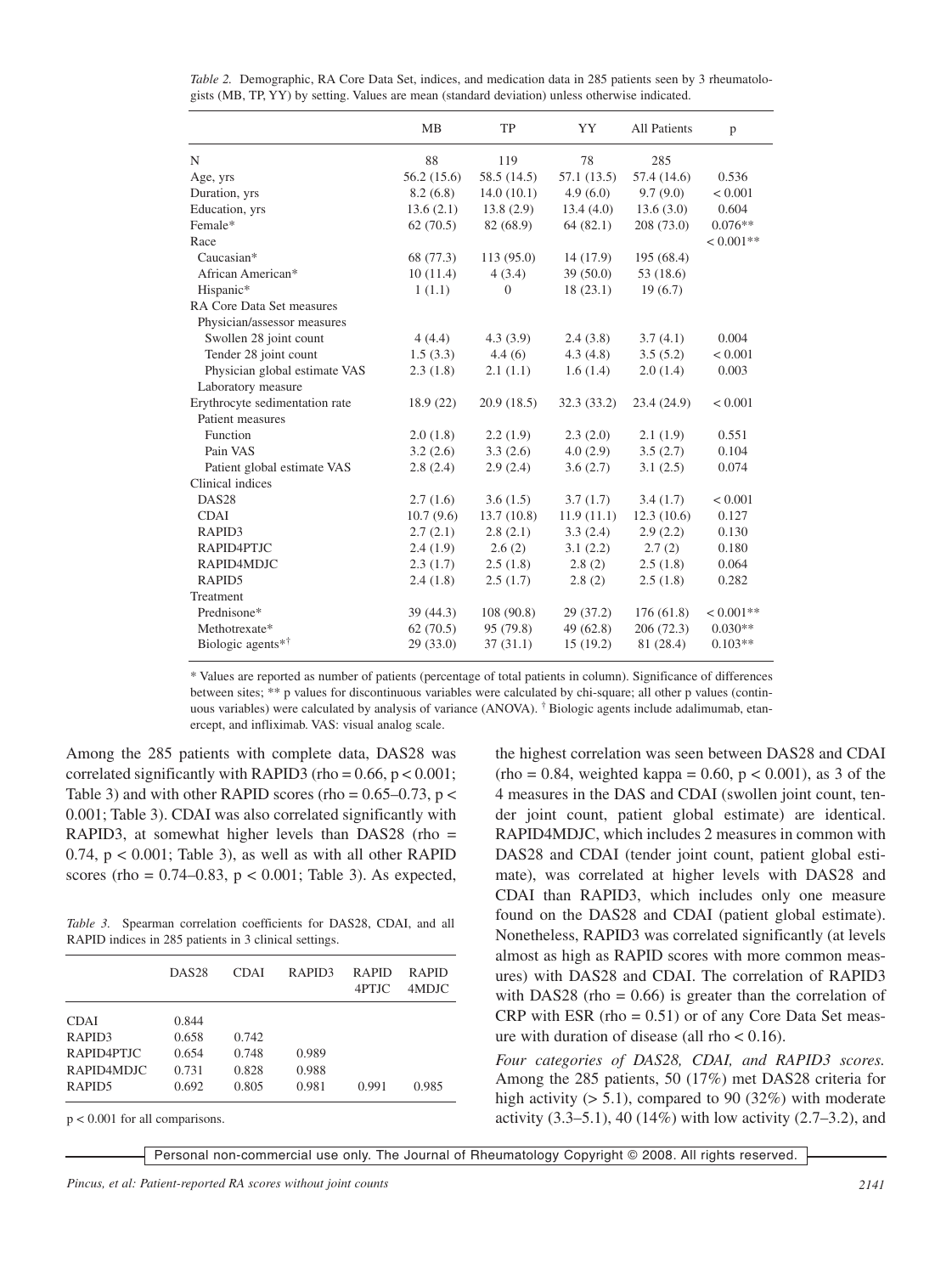105 (37%) in remission ( $\leq$  2.6) (Table 4A). The proportions of patients in 4 categories for RAPID3 were 31% with high severity  $(> 4.0)$ , 25% with moderate severity  $(2.1–4.0)$ , 18% with low severity  $(1.1–2.0)$ , and  $26\%$  in near-remission  $(\leq 1.0)$  (Table 4A).

Among the 50 patients with high activity according to DAS28, 96% had high or moderate severity according to RAPID3 (Table 4A). Of the 105 patients in DAS28 remission, 73% had low severity or near-remission according to RAPID3 (Table 4A). The weighted kappa statistic for agreement of RAPID3 with DAS28 was  $0.44$  ( $p < 0.001$ ).

CDAI criteria for high activity ( $> 22.0$ ) were met by 17% of the patients, compared to 32% with moderate activity (10.1–22.0), 33% with low activity (2.9–10.0), and 18% with remission  $(≤ 2.8)$  (Table 4B). Among 50 patients with CDAI high activity, 96% had high or moderate RAPID3 severity (Table 4B). Among 52 patients in CDAI remission, 98% were in near-remission or low severity (Table 4B). The weighted kappa statistic for agreement of RAPID3 with CDAI was  $0.51$  ( $p < 0.001$ ), somewhat higher than for DAS28.

*Four categories of DAS28, CDAI, and other RAPID scores.* Agreement of DAS28 (Table 5) and CDAI (Table 6) with RAPID4 and RAPID5 indices was quite similar to agreement with RAPID3. Of the 50 patients with DAS28 high activity, 94%–96% met high or moderate severity criteria for the other 3 RAPID scores (Table 5), similar to 96% for RAPID3 (Table 4A). Of the 105 patients in DAS28 remission, 76%–81% were in near-remission or low severity according to the other RAPID scores (Table 5), similar to the 73% according to RAPID3 (Table 4A).

Of the 50 patients with CDAI high activity, 96%–98% met high or moderate severity criteria for the other RAPID scores (Table 6), similar to 96% for RAPID3 (Table 4B). Of the 52 patients in CDAI remission, 98%–100% were in RAPID near-remission or low severity categories (Table 6), similar to 98% for RAPID3 (Table 4B). Chi-square and weighted kappa statistics of 0.43–0.57 for comparisons of RAPID indices were all statistically significant ( $p < 0.001$ ) and in the same range.

*Two categories of DAS28, CDAI, and RAPID scores.* Agreement between DAS, CDAI, and RAPID scores is summarized in Table 7 according to 2 categories: moderate and high activity/severity versus remission/near-remission and low activity/severity. The results suggest little incremental value to calculate indices that include additional measures beyond the 3 Core Data Set patient measures in RAPID3, particularly considering the time required.

## **DISCUSSION**

Quantitative measures, ranging from blood pressure to serum glucose, have advanced clinical care in many diseases. Specific evidence of the value of quantitative data according to DAS28 has been documented in clinical trials of patients with RA<sup>4-9</sup>. However, DAS28, or the simplified CDAI, requires a formal quantitative joint count, and is not available at most visits of patients with RA to a rheumatologist. A clinician can provide good patient care for RA

*Table 4.* RAPID3 scores compared to DAS28 and CDAI in 285 patients at 3 sites. All percentages are row percentages, except total in rightmost column (column percentages).

| A. DAS28 vs RAPID3                |                      |                                              |                           |                |            |  |
|-----------------------------------|----------------------|----------------------------------------------|---------------------------|----------------|------------|--|
|                                   | <b>RAPID3</b> Scores |                                              |                           |                |            |  |
|                                   | $4.1 - 10$ ,         | $2.1 - 4.0$ ,                                | $1.1 - 2.0$ ,             | $0 - 1.0$ ,    |            |  |
| DAS <sub>28</sub>                 |                      | High Severity Moderate Severity Low Severity |                           | Near-remission | Total      |  |
| $> 5.1$ , high activity           | 37(74%)              | 11(22%)                                      | $1(2\%)$                  | $1(2\%)$       | 50 (17%)   |  |
| $3.21 - 5.1$ , moderate activity  | 39(43%)              | 27 (30%)                                     | 16(18%)                   | 8 (9%)         | 90(32%)    |  |
| $2.61-3.2$ , low activity         | $4(10\%)$            | 15(38%)                                      | 10(25%)                   | 11 $(27%)$     | 40 $(14%)$ |  |
| 0-2.6, Remission                  | $10(10\%)$           | 18(17%)                                      | 24(23%)                   | 53 (50%)       | 105(37%)   |  |
| Total                             | 90(31%)              | 71(25%)                                      | 51 (18%)                  | 73 (26%)       | 285        |  |
| <b>B. CDAI vs RAPID3</b>          |                      |                                              | RAPID <sub>3</sub> Scores |                |            |  |
|                                   | $4.1 - 10$ ,         | $2.1 - 4.0$ ,                                | $1.1 - 2.0$ ,             | $0-1.0$ ,      |            |  |
| <b>CDAI</b>                       |                      | High Severity Moderate Severity Low Severity |                           | Near-remission | Total      |  |
| $>$ 22, high activity             | 39 (78%)             | 9(18%)                                       | $1(2\%)$                  | $1(2\%)$       | 50 (17%)   |  |
| $10.1 - 22.0$ , moderate activity | $36(40\%)$           | 33 (36%)                                     | 15(17%)                   | 6(7%)          | 90(32%)    |  |
| $2.9 - 10$ , low activity         | $15(16\%)$           | 28 (30%)                                     | 25(27%)                   | 25(27%)        | 93 (33%)   |  |
| $0-2.8$ , remission               | $0(0\%)$             | $1(2\%)$                                     | 10(19%)                   | 41 (79%)       | 52 (18%)   |  |
| Total                             | 90(31%)              | 71(25%)                                      | 51 (18%)                  | 73 (26%)       | 285        |  |

Kappa 0.32, weighted kappa 0.51.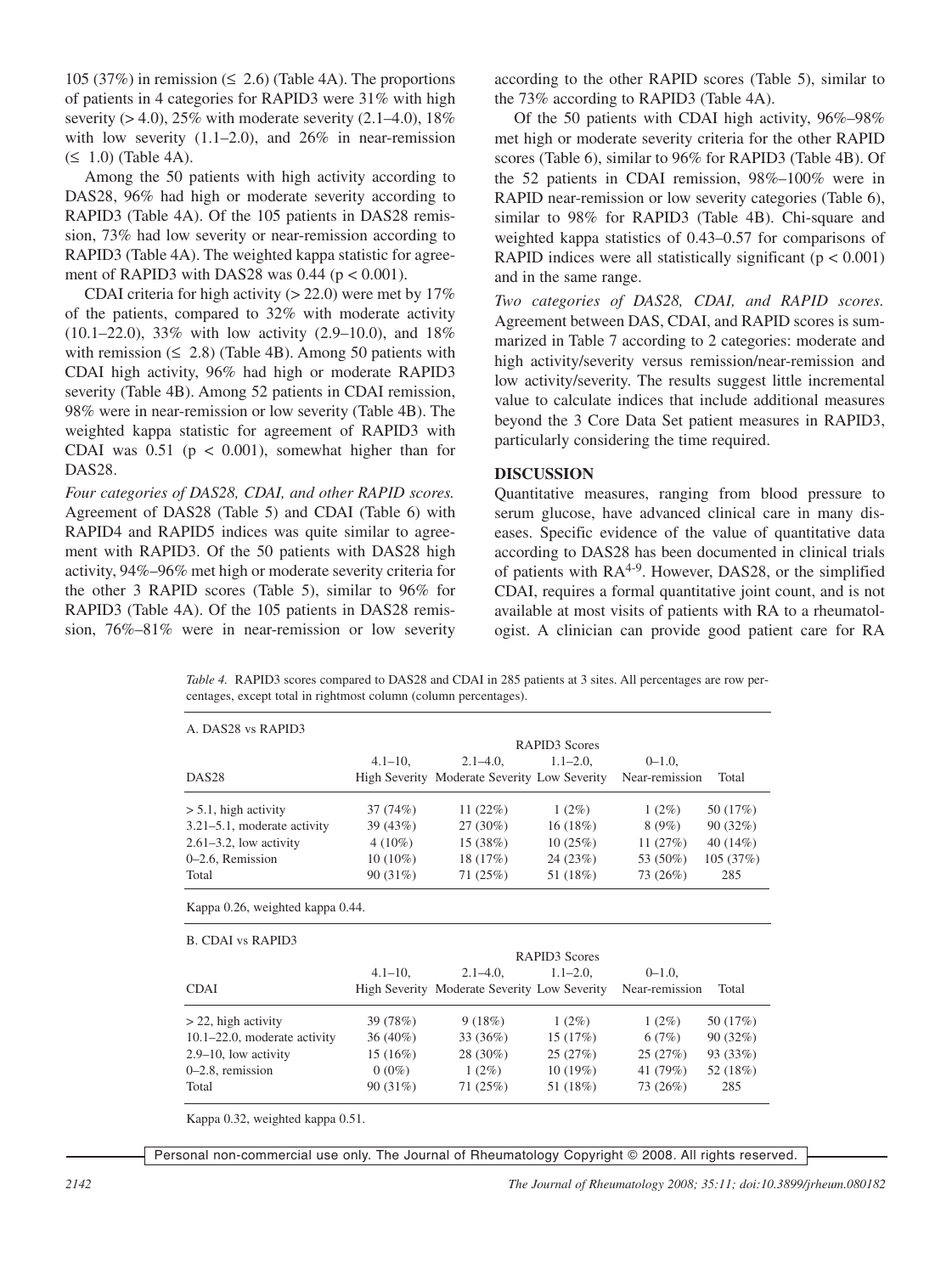*Table* 5. DAS28 compared to other RAPID scores in 285 patients at 3 sites. All percentages are row percentages, except total in rightmost column (column percentages).

| A. DAS28 vs RAPID4PTJC           |             |                                              |                   |                |          |
|----------------------------------|-------------|----------------------------------------------|-------------------|----------------|----------|
|                                  |             |                                              | RAPID4PTJC Scores |                |          |
|                                  | $4.1 - 10.$ | $2.1 - 4.0.$                                 | $1.1 - 2.0.$      | $0-1.0$        |          |
| DAS <sub>28</sub>                |             | High Severity Moderate Severity Low Severity |                   | Near-remission | Total    |
| $> 5.1$ high activity            | 37 (74%)    | $10(20\%)$                                   | 2(4%)             | $1(2\%)$       | 50 (17%) |
| $3.21 - 5.1$ , moderate activity | 30(33%)     | 32(36%)                                      | 20(22%)           | 8(9%)          | 90(32%)  |
| $2.61 - 3.2$ , low activity      | 5(12%)      | 14 (35%)                                     | $8(20\%)$         | 13 (33%)       | 40(14%)  |
| $0-2.6$ , remission              | 8(7%)       | 18 (17%)                                     | 28 (27%)          | 51 (49%)       | 105(37%) |
| Total                            | 80 (28%)    | 74 (26%)                                     | 58 (20%)          | 73 (26%)       | 285      |

Kappa 0.26, weighted kappa 0.44.

B. DAS28 vs RAPID4MDJC

|                                  |              |                                                             | RAPID4MDJC Scores |                |          |
|----------------------------------|--------------|-------------------------------------------------------------|-------------------|----------------|----------|
|                                  | $4.1 - 10.$  | $2.1 - 4.0$ ,                                               | $1.1 - 2.0$ ,     | $0 - 1.0$ ,    |          |
| DAS28                            |              | High Severity Moderate Severity Low Severity Near-remission |                   |                | Total    |
| $> 5.1$ , high activity          | 37(74%)      | 11 $(22%)$                                                  | 2(4%)             | $0(0\%)$       | 50 (17%) |
| 3.21–5.1, moderate activity      | 23(25%)      | 41 (46%)                                                    | 19(21%)           | 7 (8%)         | 90(32%)  |
| $2.61 - 3.2$ , low activity      | $1(2\%)$     | 13(33%)                                                     | 15(38%)           | 11 $(27%)$     | 40(14%)  |
| 0–2.6, remission                 | 3(3%)        | $17(16\%)$                                                  | 29(28%)           | 56 (53%)       | 105(37%) |
| Total                            | 64(22%)      | 82(29%)                                                     | 65(23%)           | 74 (26%)       | 285      |
| Kappa 0.36, weighted kappa 0.53. |              |                                                             |                   |                |          |
| C. DAS28 vs RAPID5               |              |                                                             |                   |                |          |
|                                  |              |                                                             | RAPID5 Scores     |                |          |
|                                  | $4.1 - 10$ , | $2.1 - 4.0$ ,                                               | $1.1 - 2.0$ ,     | $0 - 1.0$ ,    |          |
| DAS28                            |              | High Severity Moderate Severity Low Severity                |                   | Near-remission | Total    |
| $> 5.1$ , high activity          | 37 (74%)     | $10(20\%)$                                                  | 3(6%)             | $0(0\%)$       | 50 (17%) |

| $> 5.1$ , high activity<br>3.21–5.1, moderate activity<br>$2.61 - 3.2$ , low activity | 37(74%)<br>25(28%)<br>$4(10\%)$ | $10(20\%)$<br>$38(42\%)$<br>14(35%) | 3(6%)<br>20(22%)<br>$12(30\%)$ | $0(0\%)$<br>7(8%)<br>10(25%) | 50 (17%)<br>90(32%)<br>$40(14\%)$ |
|---------------------------------------------------------------------------------------|---------------------------------|-------------------------------------|--------------------------------|------------------------------|-----------------------------------|
| $0-2.6$ , remission                                                                   | 5(5%)                           | 19(18%)                             | 27(26%)                        | 51 (51%)                     | 105(37%)                          |
| Total                                                                                 | 71(25%)                         | 81 (28%)                            | 62(22%)                        | 71(25%)                      | 285                               |

Kappa 0.32, weighted kappa 0.48.

patients in most situations based on a history and qualitative physical examination, without quantitative data. However, availability of numerical data may enhance decisions, outcomes4-9, and documentation of changes in patient status.

A careful history and physical examination, including a nonquantitative joint examination, form the foundation of any encounter of a physician and patient with RA. Nonetheless, RAPID3, which requires 10 seconds to calculate, can provide a valid index to supplement the findings with quantitative data in usual clinical care. Although correlations of RAPID with CDAI and DAS28 were highest for RAPID4MDJC, which includes a swollen and tender joint count by a physician/assessor, the incremental differences may not justify the 90 seconds required to perform a formal quantitative joint count as a routine practice.

It may appear inappropriate to suggest that a formal tender and swollen joint count performed by a physician/assessor is not required for an index to assess and monitor status of patients with RA in usual care. The joint examination provides the primary information for diagnosis and monitoring of patients with RA and clearly reflects disease pathogenesis. A formal quantitative joint count is the most specific RA measure39. However, several lines of evidence suggest that RAPID3, accompanied by a careful nonquantitative joint examination, but without a formal joint count, may have considerable value for usual RA care.

First, indices of only the 3 patient-reported Core Data Set measures are correlated with DAS28 in clinical trials of leflunomide<sup>18,19</sup>, methotrexate<sup>18,19</sup>, adalimumab<sup>20</sup>, and abatacept<sup>21</sup>, and in clinical settings<sup>23</sup>, and distinguish between active and control treatments in clinical trials as effectively as ACR and DAS criteria.

Second, the times required to score various RA measures include 90 seconds to perform a 28-joint count, 14.6 seconds to calculate DAS28 at the DAS website, 42 seconds to score a HAQ, 7.5 seconds to calculate 3 MDHAQ scores for physical function, pain and global status, 9.6 seconds to calculate RAPID3, and 20 seconds to calculate RAPID526. The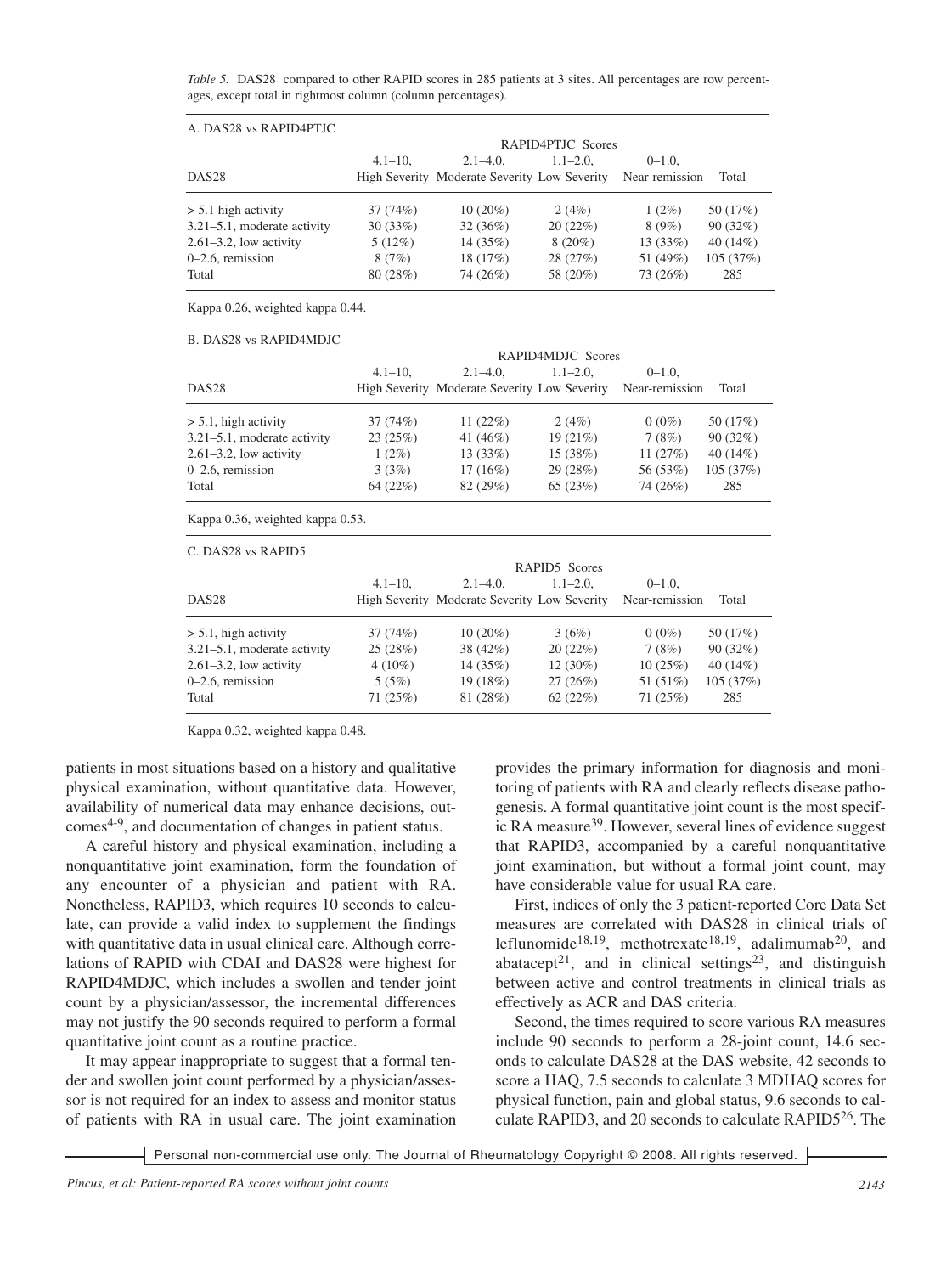*Table* 6. CDAI compared to other RAPID scores in 285 patients at 3 sites. All percentages are row percentages, except total in rightmost column (column percentages).

| A. CDAI vs RAPID4PTJC             |             |                                              |              |                |          |  |  |  |  |
|-----------------------------------|-------------|----------------------------------------------|--------------|----------------|----------|--|--|--|--|
|                                   |             | RAPID4PTJC Scores                            |              |                |          |  |  |  |  |
|                                   | $4.1 - 10.$ | $2.1 - 4.0.$                                 | $1.1 - 2.0.$ | $0-1.0$        |          |  |  |  |  |
| <b>CDAI</b>                       |             | High Severity Moderate Severity Low Severity |              | Near-remission | Total    |  |  |  |  |
| $>$ 22, high activity             | 38 (76%)    | $10(20\%)$                                   | $1(2\%)$     | $1(2\%)$       | 50 (17%) |  |  |  |  |
| $10.1 - 22.0$ , moderate activity | 30(33%)     | 35(39%)                                      | 18 (20%)     | 7(8%)          | 90(32%)  |  |  |  |  |
| $2.9 - 10$ , low activity         | 12(13%)     | 28 (30%)                                     | 30(32%)      | 23(25%)        | 93 (33%) |  |  |  |  |
| $0-2.8$ , remission               | $0(0\%)$    | $1(2\%)$                                     | 9(17%)       | 42 $(81\%)$    | 52 (18%) |  |  |  |  |
| Total                             | 80 (28%)    | 74 (26%)                                     | 58 (20%)     | 73 (26%)       | 285      |  |  |  |  |

Kappa 0.35, weighted kappa 0.52.

B. CDAI vs RAPID4MDJC

|                                   | RAPID4MDJC Scores |                                              |              |                |          |  |
|-----------------------------------|-------------------|----------------------------------------------|--------------|----------------|----------|--|
|                                   | $4.1 - 10.$       | $2.1 - 4.0.$                                 | $1.1 - 2.0.$ | $0-1.0$        |          |  |
| <b>CDAI</b>                       |                   | High Severity Moderate Severity Low Severity |              | Near-remission | Total    |  |
| $>$ 22, high activity             | 39 (78%)          | $10(20\%)$                                   | $1(2\%)$     | $0(0\%)$       | 50 (17%) |  |
| $10.1 - 22.0$ , moderate activity | 22(24%)           | 43 (48%)                                     | 21(23%)      | 4(5%)          | 90(32%)  |  |
| $2.9 - 10$ , low activity         | 3(3%)             | 29(31%)                                      | 35 (38%)     | 26(28%)        | 93 (33%) |  |
| $0-2.8$ , remission               | $0(0\%)$          | $0(0\%)$                                     | 8(15%)       | 44 (85%)       | 52 (18%) |  |
| Total                             | 64(22%)           | 82 (29%)                                     | 65(23%)      | 74 (26%)       | 285      |  |
|                                   |                   |                                              |              |                |          |  |

Kappa 0.42, weighted kappa 0.60.

C. CDAI vs RAPID5

|                                   | $4.1 - 10.$ | $2.1 - 4.0.$                                 | $1.1 - 2.0.$ | $0 - 1.0$      |          |  |
|-----------------------------------|-------------|----------------------------------------------|--------------|----------------|----------|--|
| CDAI                              |             | High Severity Moderate Severity Low Severity |              | Near-remission | Total    |  |
| $>$ 22, high activity             | 38 (76%)    | $10(20\%)$                                   | 2(4%)        | $0(0\%)$       | 50 (17%) |  |
| $10.1 - 22.0$ , moderate activity | 25(28%)     | 43 (48%)                                     | 18 (20%)     | 4(4%)          | 90(32%)  |  |
| 2.9–10, low activity              | 8(9%)       | 28 (30%)                                     | 35 (38%)     | 22(24%)        | 93 (33%) |  |
| $0-2.8$ , remission               | $0(0\%)$    | $0(0\%)$                                     | 7(13%)       | 45 (87%)       | 52 (18%) |  |
| Total                             | 71(25%)     | 81 (28%)                                     | 62(22%)      | 71(25%)        | 285      |  |

Kappa 0.42, weighted kappa 0.59.

*Table 7.* Agreement (percentage) between DAS, CDAI, and RAPID for moderate to high activity/severity versus remission/near-remission to low activity/severity.

|                    | <b>DAS</b>          |                     | <b>CDAI</b>         |                     |
|--------------------|---------------------|---------------------|---------------------|---------------------|
| <b>Versus</b>      | Moderate<br>or High | Remission<br>or Low | Moderate<br>or High | Remission<br>or Low |
| <b>DAS</b>         |                     |                     | 82%                 | 83%                 |
| <b>CDAI</b>        | 82%                 | 83%                 |                     |                     |
| RAPID <sub>3</sub> | 81%                 | 68%                 | 84%                 | 70%                 |
| RAPID4PTJC         | 78%                 | 69%                 | 81%                 | 72%                 |
| RAPID4MDJC         | 80%                 | 77%                 | 81%                 | 79%                 |
| RAPID <sub>5</sub> | 79%                 | 71%                 | 83%                 | 75%                 |

time to score a CDAI may be similar to RAPID3. However, the 5–10 minutes to acquire the patient data for RAPID3 are those of a patient in the waiting room before seeing the physician, whereas the 90 seconds for a joint count to score a CDAI are taken from the interaction of physician and patient during the limited time for this encounter. These differences may be important in efforts to incorporate quantitative measures into busy clinical settings.

Third, in part as a consequence of the time required, most rheumatologists do not perform a formal *quantitative* (nonquantitative) joint count in usual care, unless required for a clinical trial or medication<sup>11</sup>, although most visits of patients with RA include a careful *qualitative* clinical examination. The RADAI self-report joint count is correlated with a tender joint count by a physician at levels of about rho  $= 0.5 - 0.6^{30}$ , and rho  $= 0.53$  in the database in this study (data not shown). If an assessor is not available to perform a DAS281-3 or CDAI28, a *quantitative* RAPID3 score and selfreport joint count, along with a careful *qualitative* joint examination by a physician, may be sufficient for patient assessment and documentation in busy clinical settings.

Fourth, a formal quantitative joint count for swollen and tender joints performed by a physician/assessor has a num-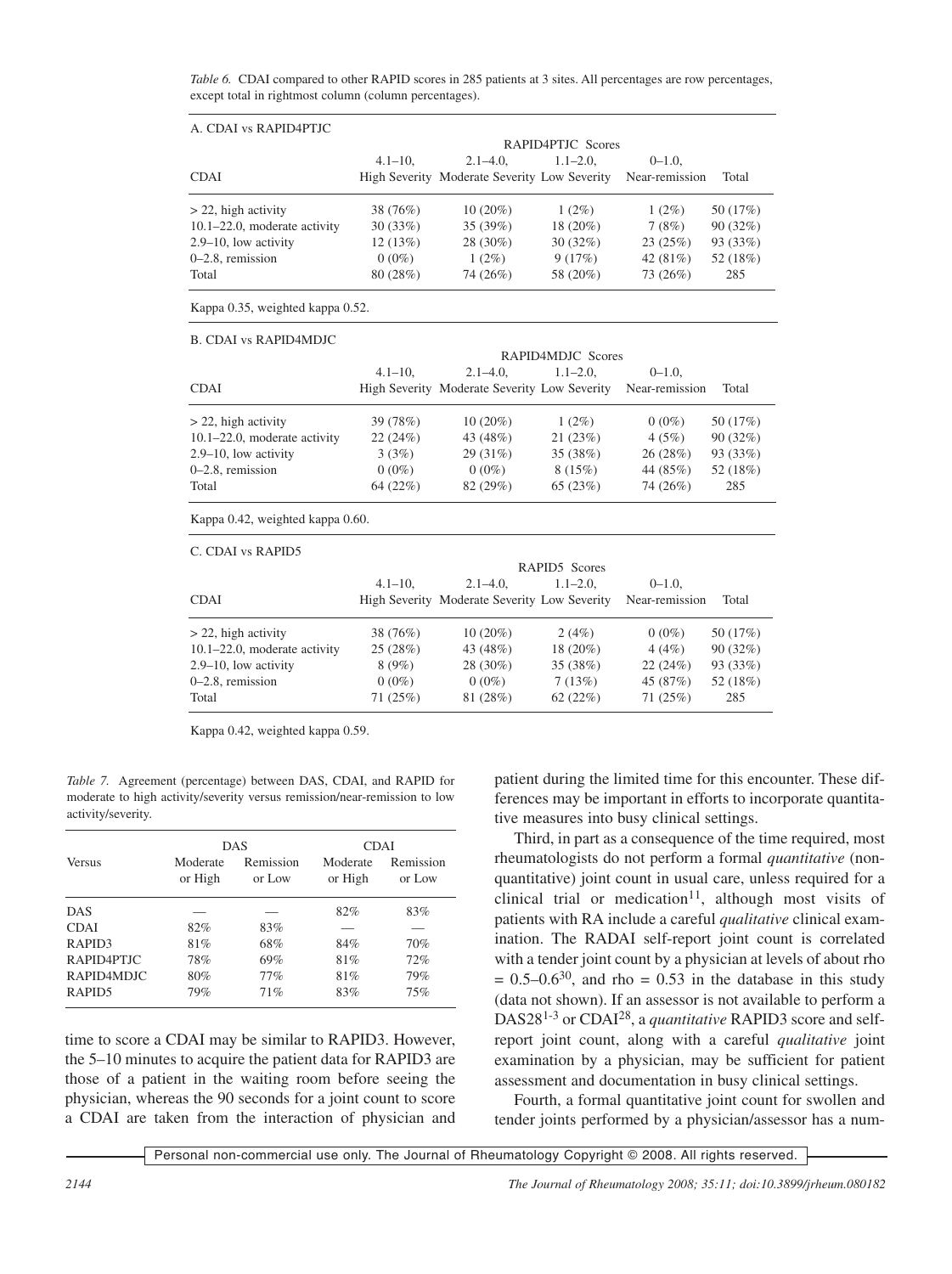ber of limitations, which often are overlooked in the rheumatology literature<sup>10</sup>, including poor reliability<sup>44-48</sup> (although reliability can be improved with training  $46$ ); lesser sensitivity to detect inflammation than magnetic resonance imaging (MRI) or ultrasound<sup>49</sup>; greater improvement in patients who received placebo or control compared to active treatments than other Core Data Set measures<sup>40</sup>; lesser prognostic value than physical function scores for important severe longterm outcomes such as work disability, costs, and mortality rates<sup>50</sup>; and likelihood to be unchanged or improved over 5 years with traditional therapy while patients experienced progressive joint deformity and disability<sup>51</sup>. All reports emphasize that a joint count should be performed by the same observer at each visit. By contrast, it is possible to monitor a patient quantitatively using a patient questionnaire even if the usual rheumatologist is unavailable, if the patient sees another nonrheumatologist physician, or even at the patient's home or other settings.

We emphasize again that RAPID3 in no way is advocated to replace joint counts in clinical trials or a careful joint examination in clinical care. A formal quantitative joint count is appropriate for clinical trials and other clinical research, in which patients generally are described in groups, despite these limitations. Nonetheless, the limitations described detract from measurement accuracy in individual patients in busy clinical settings, in whom patient questionnaires provide greater reliability than joint counts<sup>52</sup>.

Although most patients who met criteria for moderate or high activity according to DAS28 or CDAI met criteria for moderate or high RAPID severity, a few patients had discrepant values. Perhaps these findings may be explained in part by sensitivity of patient questionnaires to longterm joint damage as well as inflammatory activity. Further analyses of discrepant scores are in progress (data not shown).

Several limitations are seen in this study. First, only 3 rheumatologists participated, and it would be desirable to extend these studies to a larger number of rheumatologists. Second, this was a cross-sectional study, and longitudinal data from clinical settings would appear desirable to study further the potential value of RAPID3 in helping to guide therapy. Rigorous longitudinal observations concerning RAPID3 are available from clinical trials<sup>18-21</sup>, and further longitudinal data from clinical care currently are being analyzed (data not shown).

The primary objective of this report is to document that categories of a RAPID3 score, an index that does not require a formal joint count, yield results generally quite similar to DAS28 and CDAI categories in usual clinical care, as also seen in clinical trials<sup>21</sup>. Addition of a physician/assessor joint count and/or physician global estimate resulted in somewhat higher correlations with DAS28 and CDAI, but added only marginally to classification of patients. RAPID3 is substantially more easily scored than DAS28 or CDAI, 10 seconds versus 90 seconds for a formal joint count.

Distribution of an MDHAQ to each patient at each visit in the infrastructure of usual clinical care has been the practice in the 3 clinical settings of the authors, for 25, 7, and 3 years, with completion of the questionnaire by > 99% of patients<sup>53</sup>. This practice causes no disruption of patient flow, saves time for the rheumatologist, and provides far superior documentation of patient status than is available in usual rheumatology care. Further use of RAPID3 to assess, monitor, and document patient status quantitatively in busy clinical settings could improve care, enhance documentation, and lead to better outcomes for patients with rheumatic diseases and for the field of rheumatology.

## **REFERENCES**

- 1. van der Heijde DMFM, van't Hof MA, van Riel PLCM, et al. Judging disease activity in clinical practice in rheumatoid arthritis: first step in the development of a disease activity score. Ann Rheum Dis 1990;49:916-20.
- 2. van der Heijde DMFM, van't Hof M, van Riel PLCM, van de Putte LBA. Development of a disease activity score based on judgment in clinical practice by rheumatologists. J Rheumatol 1993;20:579-81.
- 3. Prevoo MLL, van't Hof MA, Kuper HH, van Leeuwen MA, van de Putte LBA, van Riel PLCM. Modified disease activity scores that include twenty-eight-joint counts: Development and validation in a prospective longitudinal study of patients with rheumatoid arthritis. Arthritis Rheum 1995;38:44-8.
- 4. Mottonen T, Hannonen P, Leirisalo-Repo M, et al. Comparison of combination therapy with single-drug therapy in early rheumatoid arthritis: A randomised trial. FIN-RACo trial group. Lancet 1999;353:1568-73.
- 5. Puolakka K, Kautiainen H, Möttönen T, et al. Early suppression of disease activity is essential for maintenance of work capacity in patients with recent-onset rheumatoid arthritis: five-year experience from the FIN-RACo trial. Arthritis Rheum 2005;52:36-41.
- 6. Grigor C, Capell H, Stirling A, et al. Effect of a treatment strategy of tight control for rheumatoid arthritis (the TICORA study): a single-blind randomised controlled trial. Lancet 2004;364:263-9.
- 7. Goekoop-Ruiterman YPM, de Vries-Bouwstra JK, Allaart CF, et al. Clinical and radiographic outcomes of four different treatment strategies in patients with early rheumatoid arthritis (the BeSt study): a randomized, controlled trial. Arthritis Rheum 2005;52:3381-90.
- 8. Goekoop-Ruiterman YPM, de Vries-Bouwstra JK, Allaart CF, et al. Comparison of treatment strategies in early rheumatoid arthritis: a randomized trial. Ann Intern Med 2007;146:406-15.
- 9. Verstappen SMM, Jacobs JWG, van der Veen MJ, et al. Intensive treatment with methotrexate in early rheumatoid arthritis: aiming for remission. Computer Assisted Management in Early Rheumatoid Arthritis (CAMERA, an open-label strategy trial). Ann Rheum Dis 2007;66:1443-9.
- 10. Pincus T, Yazici Y, Sokka T. Quantitative measures of rheumatic diseases for clinical research versus standard clinical care: differences, advantages and limitations. Best Pract Res Clin Rheumatol 2007;21:601-28.
- 11. Pincus T, Segurado OG. Most visits of most patients with rheumatoid arthritis to most rheumatologists do not include a formal quantitative joint count. Ann Rheum Dis 2006;65:820-2.
- 12. Aletaha D, Smolen J. The simplified Disease Activity Index (SDAI) and the clinical Disease Activity Index (CDAI): a review of their usefulness and validity in rheumatoid arthritis. Clin Exp Rheumatol 2005;23:S100-8.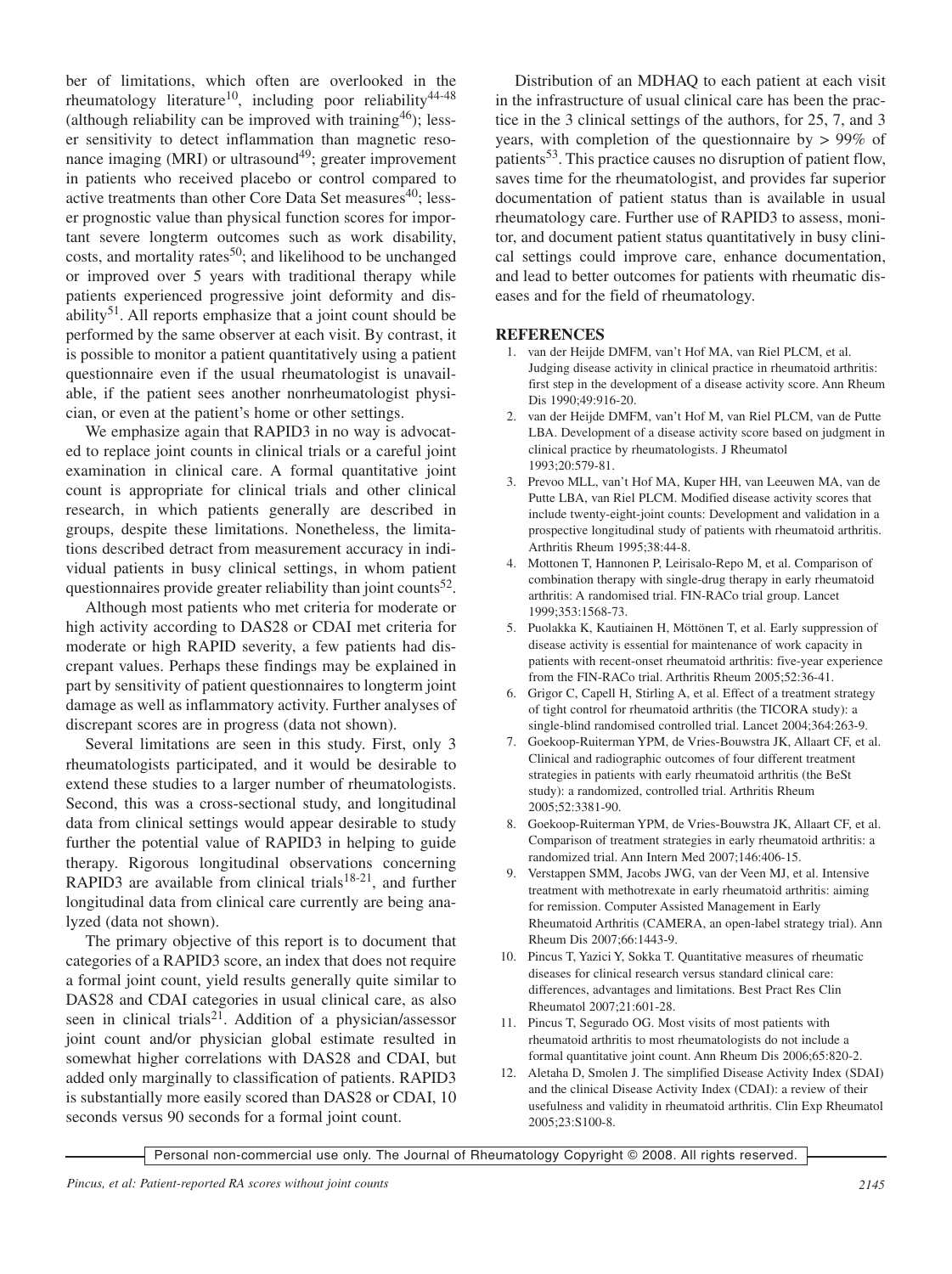- 13. Felson DT, Anderson JJ, Boers M, et al. The American College of Rheumatology preliminary core set of disease activity measures for rheumatoid arthritis clinical trials. Arthritis Rheum 1993;36:729-40.
- 14. Tugwell P, Boers M. OMERACT Committee. Proceedings of the OMERACT Conferences on outcome measures in rheumatoid arthritis clinical trials, Maastrict, Netherlands. J Rheumatol 1993;20:527-91.
- 15. Pincus T, Amara I, Segurado OG, Bergman M, Koch GG. Relative efficiencies of physician/assessor global estimates and patient questionnaire measures are similar to or greater than joint counts to distinguish adalimumab from control treatments in rheumatoid arthritis clinical trials. J Rheumatol 2008;35:201-5.
- 16. Wells G, Li T, Maxwell L, Maclean R, Tugwell P. Sensitivity of measures of function and patient reported outcomes following treatment with abatacept in patients with rheumatoid arthritis [abstract]. Arthritis Rheum 2005;52 Suppl:S467.
- 17. Fransen J, van Riel PLCM. The disease activity score and the EULAR response criteria. Clin Exp Rheumatol 2005;23:S93-S99.
- 18. Pincus T, Strand V, Koch G, et al. An index of the three core data set patient questionnaire measures distinguishes efficacy of active treatment from placebo as effectively as the American College of Rheumatology 20% response criteria (ACR20) or the Disease Activity Score (DAS) in a rheumatoid arthritis clinical trial. Arthritis Rheum 2003;48:625-30.
- 19. Pincus T, Amara I, Koch GG. Continuous indices of Core Data Set measures in rheumatoid arthritis clinical trials: lower responses to placebo than seen with categorical responses with the American College of Rheumatology 20% criteria. Arthritis Rheum 2005;52:1031-6.
- 20. Pincus T, Chung C, Segurado OG, Amara I, Koch GG. An index of patient self-reported outcomes (PRO Index) discriminates effectively between active and control treatment in 4 clinical trials of adalimumab in rheumatoid arthritis. J Rheumatol 2006;33:2146-52.
- 21. Pincus T, Bergman MJ, Yazici Y, Hines P, Raghupathi K, Maclean R. An index of only patient-reported outcome measures, routine assessment of patient index data 3 (RAPID3), in two abatacept clinical trials: similar results to Disease Activity Score (DAS28) and other RAPID indices that include physician-reported measures. Rheumatology Oxford 2008;47:345-9.
- 22. Felson DT, Anderson JJ, Boers M, et al. American College of Rheumatology preliminary definition of improvement in rheumatoid arthritis. Arthritis Rheum 1995;38:727-35.
- 23. Wolfe F, Michaud K, Pincus T. A composite disease activity scale for clinical practice, observational studies and clinical trials: the patient activity scale (PAS/PAS-II). J Rheumatol 2005;32:2410-5.
- 24. Pincus T, Swearingen C, Wolfe F. Toward a multidimensional Health Assessment Questionnaire (MDHAQ): Assessment of advanced activities of daily living and psychological status in the patient friendly Health Assessment Questionnaire format. Arthritis Rheum 1999;42:2220-30.
- 25. Pincus T, Sokka T, Kautiainen H. Further development of a physical function scale on a multidimensional Health Assessment Questionnaire for standard care of patients with rheumatic diseases. J Rheumatol 2005;32:1432-9.
- 26. Yazici Y, Bergman M, Pincus T. Time to score quantitative rheumatoid arthritis measures: 28-joint count, Disease Activity Score, Health Assessment Questionnaire (HAQ), multidimensional HAQ (MDHAQ), and routine assessment of patient index data (RAPID) scores. J Rheumatol 2008;35:603-9.
- 27. Fransen J, van Riel PLCM. DAS remission cut points. Clin Exp Rheumatol 2006;24:S29-S32.
- 28. Aletaha D. Pooled indices to measure rheumatoid arthritis activity: a good reflection of the physician's mind? Arthritis Res Ther

2006;8:102-4.

- 29. Aletaha D, Smolen JS. Remission of rheumatoid arthritis: should we care about definitions? Clin Exp Rheumatol 2006;24:S45-S51.
- 30. Stucki G, Liang MH, Stucki S, Brühlmann P, Michel BA. A self-administered rheumatoid arthritis Disease Activity Index (RADAI) for epidemiologic research. Arthritis Rheum 1995;38:795-8.
- 31. Pincus T. A 3-page standard protocol to evaluate rheumatoid arthritis (SPERA): efficient capture of essential data for clinical trials and observational studies. Clin Exp Rheumatol 2005;23:S114-9.
- 32. Sokka T, Kautiainen H, Toloza S, et al. QUEST-RA: quantitative clinical assessment of patients with rheumatoid arthritis seen in standard rheumatology care in 15 countries. Ann Rheum Dis 2007;66:1491-6.
- 33. Fries JF, Spitz P, Kraines RG, Holman HR. Measurement of patient outcome in arthritis. Arthritis Rheum 1980;23:137-45.
- 34. Mason JH, Anderson JJ, Meenan RF, Haralson KM, Lewis-Stevens D, Kaine JL. The Rapid Assessment of Disease Activity in Rheumatology (RADAR) questionnaire: validity and sensitivity to change of a patient self-report measure of joint count and clinical status. Arthritis Rheum 1992;35:156-62.
- 35. Pincus T, Summey JA, Soraci SA Jr, Wallston KA, Hummon NP. Assessment of patient satisfaction in activities of daily living using a modified Stanford Health Assessment Questionnaire. Arthritis Rheum 1983;26:1346-53.
- 36. Pincus T, Bergman M, Sokka T, Roth J, Swearingen C, Yazici Y. Visual analog scales in formats other than a 10 cm horizontal line to assess pain and other clinical data. J Rheumatol 2008;35:1550-8.
- 37. Fuchs HA, Brooks RH, Callahan LF, Pincus T. A simplified twenty-eight joint quantitative articular index in rheumatoid arthritis. Arthritis Rheum 1989;32:531-7.
- 38. Pincus T. The DAS is the most specific measure, but a patient questionnaire is the most informative measure to assess rheumatoid arthritis. J Rheumatol 2006;33:834-7.
- 39. Wolfe F, Pincus T, Thompson AK, Doyle J. The assessment of rheumatoid arthritis and the acceptability of self-report questionnaires in clinical practice. Arthritis Care Res 2003;49:59-63.
- 40. Tugwell P, Wells G, Strand V, et al. Clinical improvement as reflected in measures of function and health-related quality of life following treatment with leflunomide compared with methotrexate in patients with rheumatoid arthritis: Sensitivity and relative efficiency to detect a treatment effect in a twelve-month, placebo-controlled trial. Arthritis Rheum 2000;43:506-14.
- 41. Pincus T, Maclean R, Yazici Y, Harrington JT. Quantitative measurement of patient status in the regular care of patients with rheumatic diseases over 25 years as a continuous quality improvement activity, rather than traditional research. Clin Exp Rheumatol 2007;25:S69-81.
- 42. Pincus T, Segurado O. An index based on only patient reported outcome (PRO) measures, without formal joint counts, routine assessment of patient index data (RAPID) classifies patients into 4 severity categories which are similar to Disease Activity Score (DAS28) and clinical Disease Activity Index (CDAI) categories in 4 adalimumab clinical trials [abstract]. Arthritis Rheum 2007;56 Suppl:S705-6.
- 43. Pincus T, Willoughby J, Sokka T. Clinical improvement over 48 weeks of most rheumatoid arthritis patients treated with 3-5 mg/day prednisone in standard care: documentation using a multi-dimensional Health Assessment Questionnaire (MDHAQ) [abstract]. Arthritis Rheum 2004;50 Suppl:S384.
- 44. Hart LE, Tugwell P, Buchanan WW, Norman GR, Grace EM, Southwell D. Grading of tenderness as a source of interrater error in the Ritchie Articular Index. J Rheumatol 1985;12:716-7.